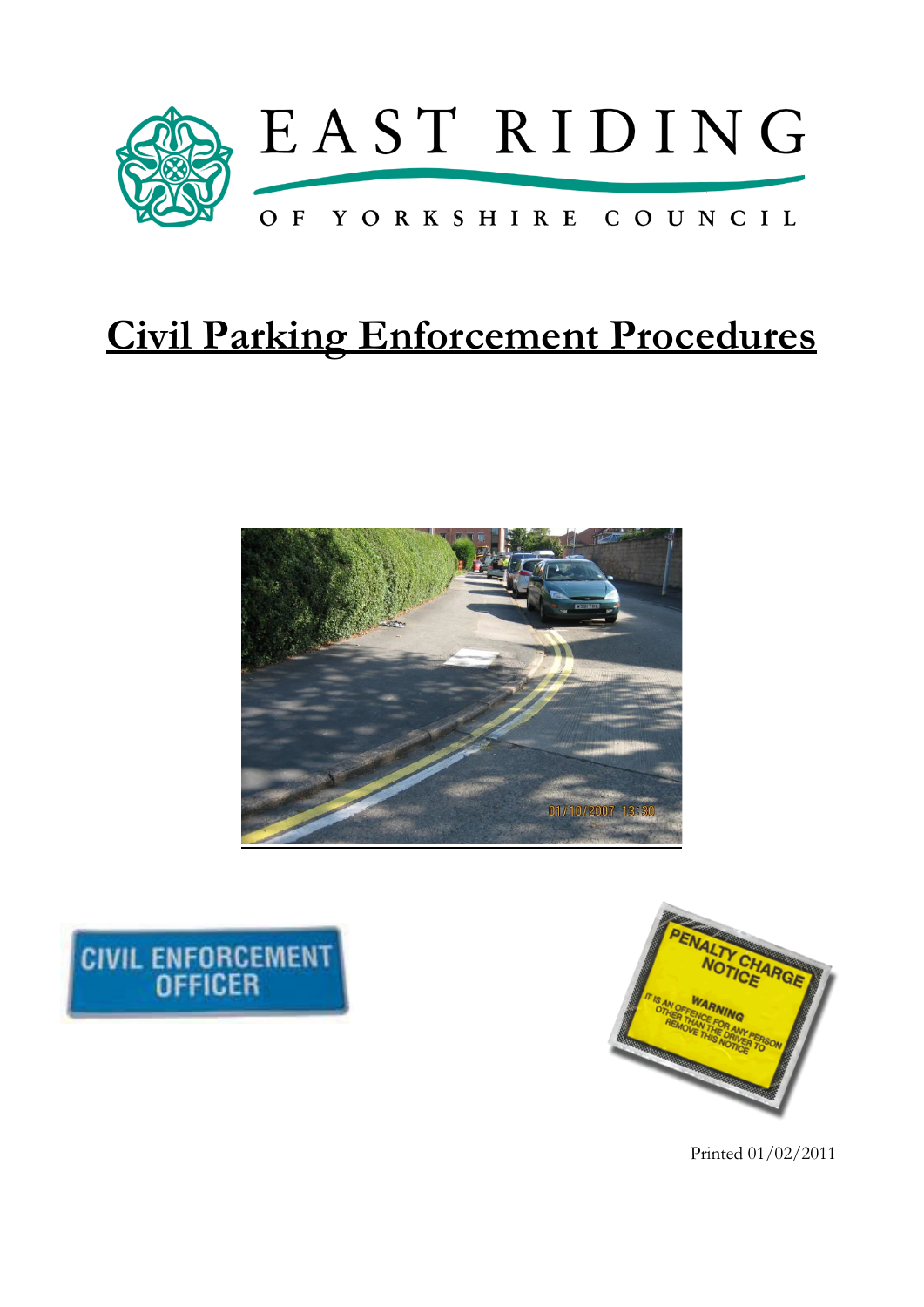## **Contents**

## **1.0 Introduction**

**2.0 Guidance on Good Parking Practice**

## **3.0 Background to Civil Parking Enforcement(CPE)**

- **3.1** Overview
- **3.2** Civil Enforcement Officers (CEO)
- **3.3** Penalty Charge Notices (PCN)
- **3.4** Appealing against the issuing of a Penalty Charge Notice (PCN)

## **4.0 Civil Parking Enforcement Procedures**

- 4.1 Abandoned or Untaxed Vehicles
- 4.2 Abusive Language, Threatening and/or Violent Behaviour
- 4.3 Bailiffs
- 
- 4.4 Bank and Public Holidays
- 4.5 Breakdowns
- 4.6 Bus Stops
- 4.7 Carers
- 4.8 CCTV Enforcement
- 4.9 Clamping and Removal of Vehicles
- 4.10 Coaches
- 4.11 Council Staff Parking
- 4.12 Cycle Lanes
- 4.13 Diplomatic Vehicles
- 4.14 Disabled Blue Badge Holders
- 4.15 Disabled Parking Bays
- 4.16 Dispensations or Waivers
- 4.17 Double Parking
- 4.18 Drain Cleaning Companies
- 4.19 Drive Away Vehicles
- 4.20 Drivers in Vehicles
- 4.21 Dropped Kerbs
- 4.22 Duplicate or Multiple Penalty Charge Notices (PCN)
- 4.23 Emergency Vehicles
- 4.24 Expired Permits
- 4.25 Foreign Registered Vehicles
- 4.26 Funerals and Weddings
- 4.27 Glaziers
- 4.28 Grace Period
- 4.29 Grass Verges
- 4.30 Health Care Workers / Carers
- 4.31 Hired or Leased Vehicles
- 4.32 Hours of Enforcement
- 4.33 Lighting and Traffic Signal Engineers
- 4.34 Lines and Signs
- 4.35 Loading or Unloading Vehicles
- 4.36 Maximum Size of Vehicle
- 4.37 Motorcycle Bays
- 4.38 Obscured Parking Permits or Tickets
- 4.39 Observation Period
- 4.40 Parking on Footways or Pavements
- 4.41 Parking Outside Bay Markings
- 4.42 Pay and Display Machine Faults
- 4.43 Pay and Display Tickets
- 4.44 Pedestrian Crossings
- 4.45 Persistent Evaders
- 4.46 Picking Up/Dropping Off Passengers
- 4.47 Residents' Parking Schemes
- 4.48 Requests for Enforcement
- 4.49 Royal Mail Vehicles
- 4.50 Scaffolders
- 4.51 School Access Restrictions
- 4.52 Statutory Undertakers
- 4.53 Suspended Parking Bays
- 4.54 Taxis and Private Hire Vehicles
- 4.55 Traffic Signal Engineers
- 4.56 Untaxed Vehicles
- 4.57 Utility Vehicles
- 4.58 Weather Conditions
- 4.59 Weddings
- 4.60 Window Cleaners

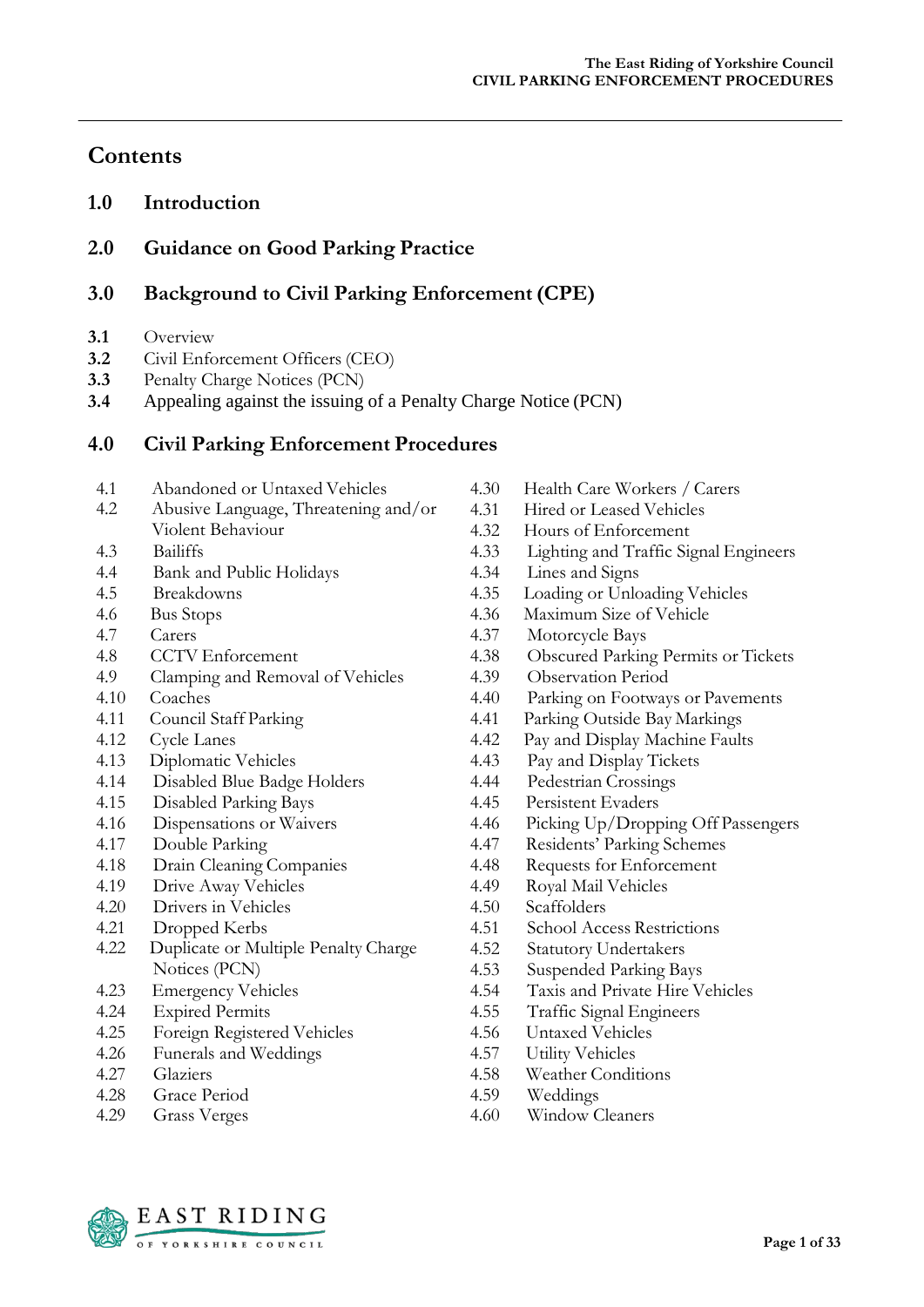## **5.0 Glossary of Civil Parking Enforcement Terms**

- 5.1 Adjudication 5.2 Adjudicator
- 5.3 Appeal
- 5.4 Appellant
- 5.5 Authorisation Notice<br>5.6 Blue Badge
- 5.6 Blue Badge
- 5.7 Bus lane
- 5.8 Cancellation
- 5.9 Certificated Bailiff
- 5.10 Challenge
- 5.11 Charge Certificate
- 5.12 Civil Enforcement
- 5.13 Civil Enforcement Authority
- 5.14 Civil Enforcement Officer
- 5.15 Clamping
- 5.16 Compelling Reasons
- 5.17 Contravention
- 5.18 Costs
- 5.19 Council
- 5.20 County Court
- 5.21 Crime Reference Number
- 5.22 Debt Registration
- 5.23 Decriminalisation
- 5.24 Discount Rate
- 5.25 Discretion<br>5.26 Driver & V
- Driver & Vehicle Licensing Agency (DVLA)
- 5.27 DVLA
- 5.28 Enforcement
- 5.29 Enforcement Process
- 5.30 Evidence
- 5.31 False Declaration
- 5.32 Fixed Penalty Notice (FPN)
- 5.33 Formal Grounds
- 5.34 Formal Representations
- 5.35 Hire Vehicles
- 5.36 Initial Charge
- 5.37 Legal Grounds
- 5.38 Logbook
- 5.39 National Parking Adjudication Service
- 5.40 National Parking Adjudication Service Joint Committee
- 5.41 Notice of Appeal (NOA)
- 5.42 Notice of Rejection of Representations (NOR)
- 5.43 Notice to Owner (NTO)



- 5.45 Parking
- 5.46 Parking Adjudicator
- 5.47 Parking Bay
- 5.48 Parking Place<br>5.49 Parking Space
- Parking Space
- 5.50 Parking and Traffic Appeals Service (PATAS)
- 5.51 Payment Centre
- 5.52 Penalty
- 5.53 Penalty Charge
- 5.54 Penalty Charge Notice (PCN)
- 5.55 Persistent Offenders / Evaders
- 5.56 Photographs
- 5.57 Pocket Book
- 5.58 Priority Routes (Red Routes)
- 5.59 Procedural Impropriety
- 5.60 Recommendation
- 5.61 Registered Keeper
- 5.62 Relevant Date
- 5.63 Regulation
- 5.64 Respondent
- 5.65 Review
- 5.66 Road Traffic Act 1991 (RTA 1991)
- 5.67 Road Traffic Regulation Act 1984 (RTRA 1984)
- 5.68 Special Parking Area (SPA)
- 5.69 Statement of Liability
	- 5.70 Statutory Declaration
	- 5.71 Ticket (PCN or pay-and-display voucher)
	- 5.72 Towing Away (Removal)
	- 5.73 Traffic Enforcement Centre (TEC)
	- 5.74 Traffic Management Act 2004 (TMA 2004)
	- 5.75 Traffic Penalty Tribunal
	- 5.76 Traffic Regulation Order (TRO)
	- 5.77 Transport Act 2000
- 5.78 Tribunal
- 5.79 Variable Penalty
- 5.80 Vehicle Pound
- 5.81 Vehicle Registration Document (VRD)
- 5.82 Vehicle Registration Mark (VRM)
- 5.83 Vehicle Excise Disk (VED)
- 5.84 Warrant of Execution
- 5.85 Witness Statement

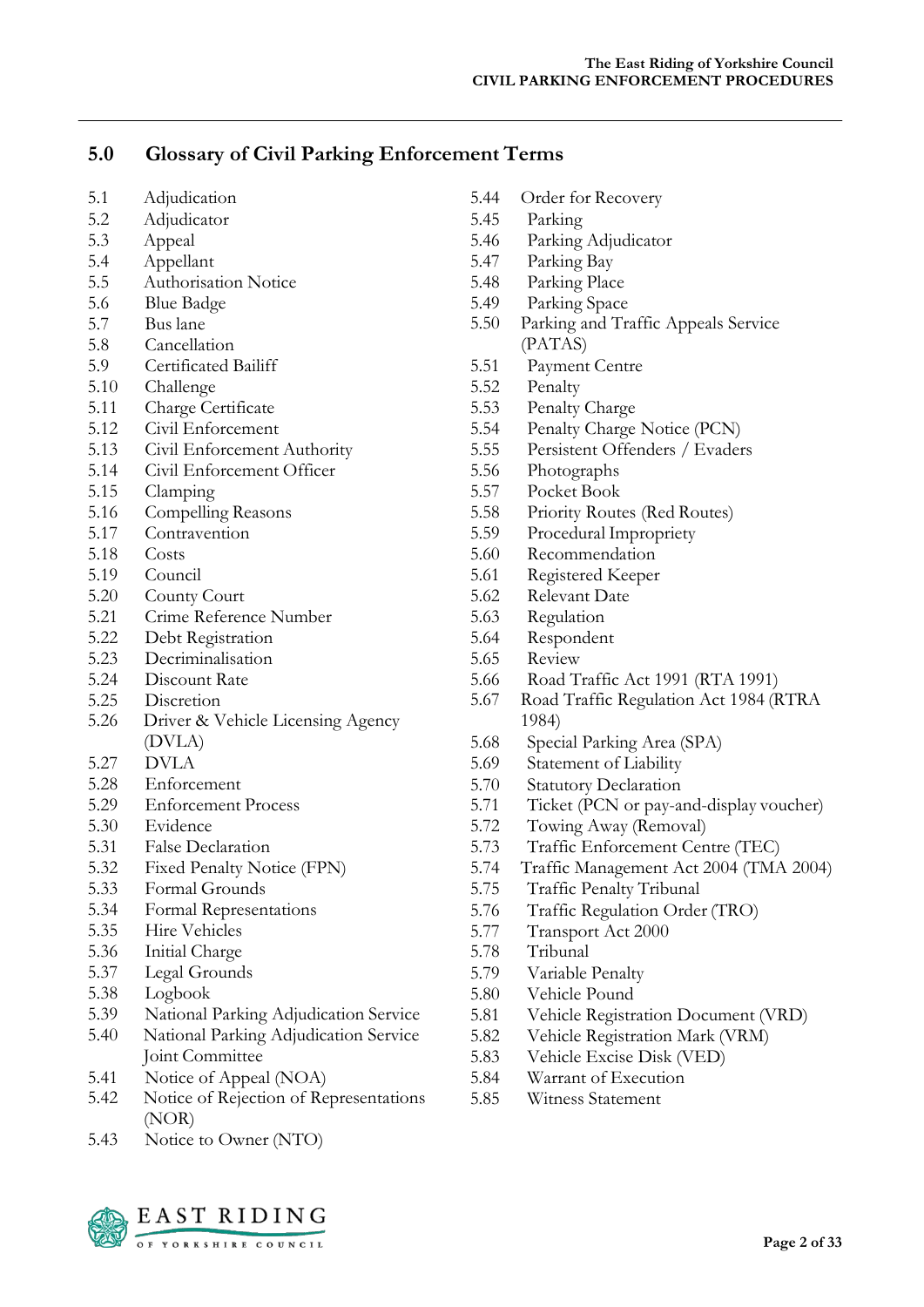#### **1.0 Introduction**

The introduction of Civil Parking Enforcement (CPE) will result in the East Riding of Yorkshire Council being responsible for enforcing all on-street parking controls throughout the authority instead of Humberside Police. As such this document sets out how the Council intends to enforce the new CPE parking system through a number of detailed Parking Enforcement Procedures. In addition to outlining the various enforcement procedures, this document also provides a background to CPE and guidance on good parkingpractice.

In terms of the general approach to parking enforcement in the East Riding of Yorkshire Council, under the new CPE system it is intended that enforcement will be 'firm but fair'. As such the main objective of CPE will not be to gain revenue, but to achieve the following benefits:

- Encourage safe and sensible parking
- Ease congestion on roads
- Improve safety for drivers and pedestrians
- Improve access to shops, offices, schools and other premises
- Improve the general environment
- Provide a single responsible authority for parking
- Integrate off-street (car parks) with on-street parking enforcement
- Enable the Council to provide effective enforcement of new and existingrestrictions
- Improve enforcement of disabled and permit holder bays

It should be noted that Civil Enforcement Officers (CEO) will not be set targets in issuing a specific number of Penalty Charge Notices (PCN) when undertaking their duties and income generated will be used to fund the scheme's operational costs. Under the Road Traffic Regulation Act 1984, the application of any surplus from on street parking is limited to meeting the cost of providing and maintaining parking facilities, highway improvement schemes and public passenger transport services.

In the next section, Section 2, this document provides guidance on good parking practice in order to remind people of how to park correctly, considerately and within the law. In Section 3, a background to CPE is provided and for ease of reference, Section 4 includes the various parking enforcement procedures alphabetically. In the final section, Section 5, a glossary of common CPE terms has been provided and these are based on those defined by the Traffic Penalty Tribunal (TPT). In Annex A, details of the standard parking contraventions and observation times have also been included.

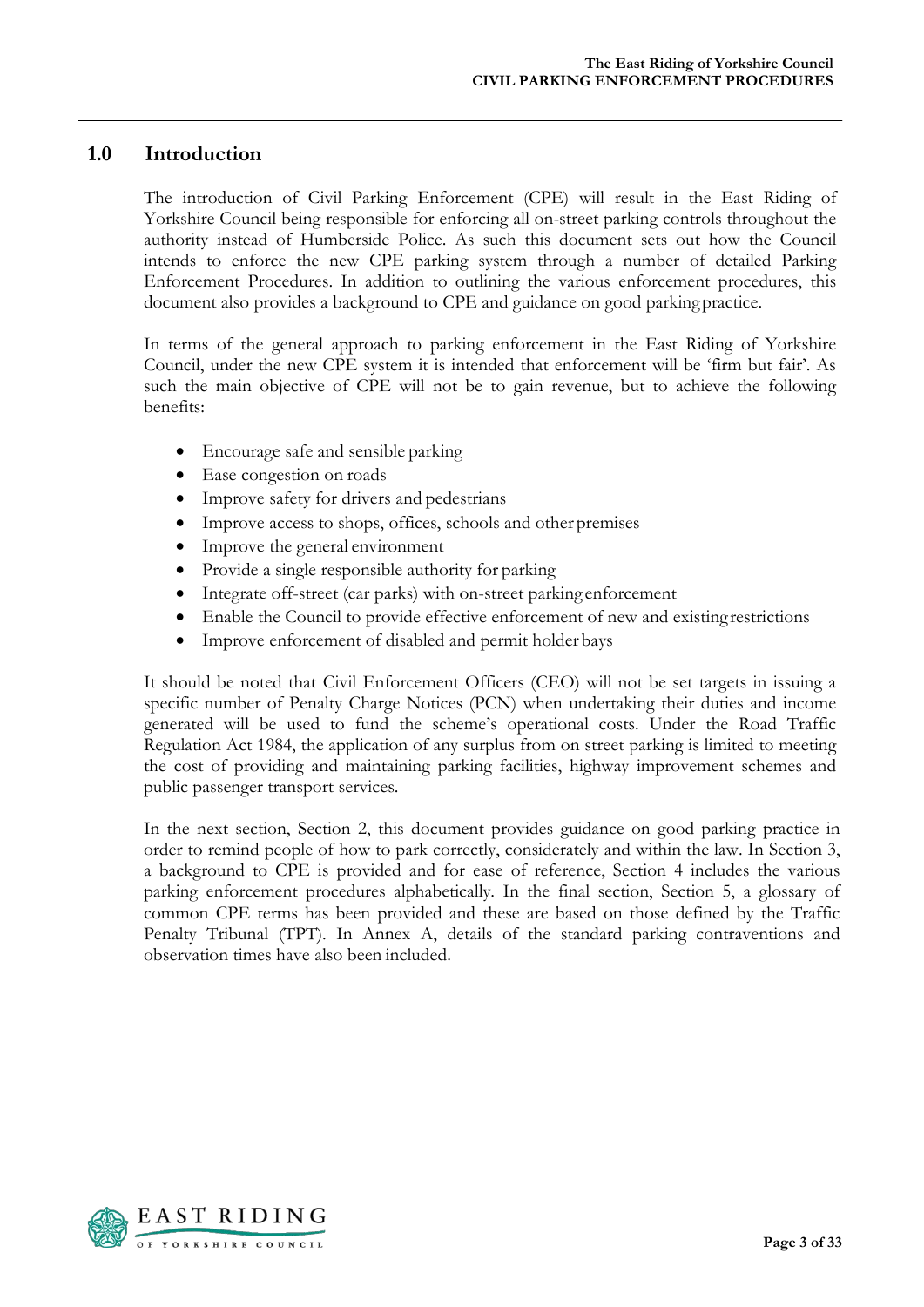## **2.0 Guidance on Good Parking Practice**

Indiscriminate and uncontrolled parking causes congestion, obstruction, road safety problems and adversely affects a town centre's commercial viability. As such the purpose of this next section is to set out guidance on good parking practice, in order to remind drivers of how to park correctly and avoid the issuing of a Penalty Charge Notice (PCN).

When parking drivers should consider the following:

- Always check the lines on the road and where applicable the signs by the side ofroad
- Always make sure that you have parked within the baymarkings
- Make sure that none of your vehicles wheels are resting on yellow line(s)
- Do not assume that by parking behind yellow lines (i.e. on the footway or verge) you are not parking in contravention of a Traffic Regulation Order(TRO).
- In pay and display car parks always make sure that you read the signage and comply with the instructions
- In pay and display car parks always make sure that you purchase the appropriate time in accordance with the instructions on the signage
- In pay and display car parks always make sure that you clearly display your pay and display ticket as required
- Do not stay longer than is permitted by the signs or overstay the time you have purchased
- Do not block entrances to private properties or where dropped kerbs are present for vehicular access
- Do not park across dropped kerbs that are provided to ease crossing for pedestrians, cyclists and mobility impaired people
- Do not park more than 50cm away from the kerb
- Do not park on footways (unless the markings permit parking on the footway)
- Do not park on pedestrian crossings or the white zig-zag markings near to the crossing.
- Do not park on 'School Keep Clear' markings or the yellow zig-zag markings near to schools

In terms of parking restrictions, the following are some of the most common signing and lining restrictions in place on the highway network:

The presence of **Double Yellow Lines** along the edge of the road means 'no waiting at any time'. However, you may stop while passengers get into or out of the vehicle and to undertake loading and/or unloading, unless there are also loading restrictions in place. Parking behind a yellow line on the verge or footway may result in the issue of a PCN if it is classed as Highway. Sign plates are not normally provided next to double yellow lines.



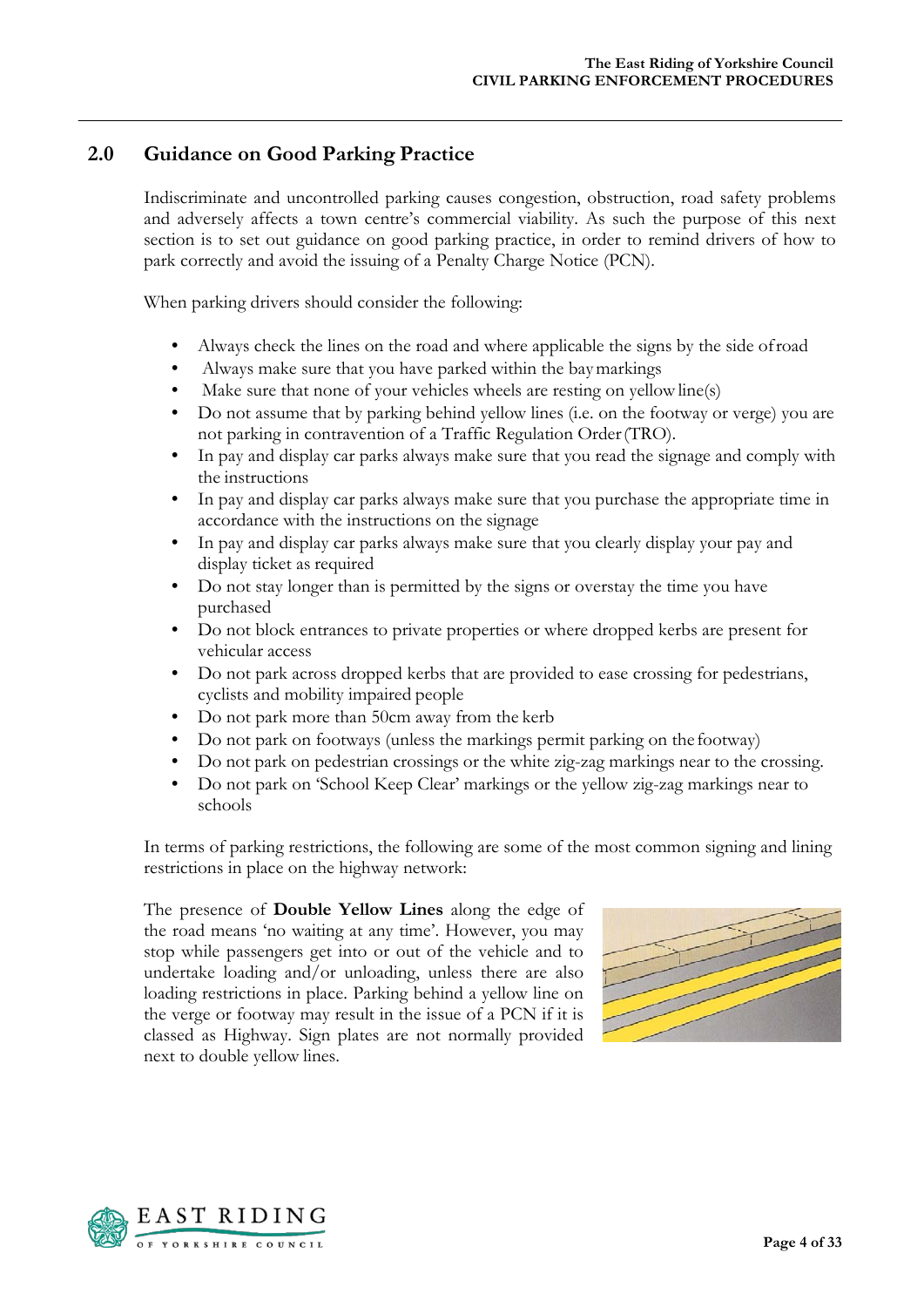

The presence of **Single Yellow Lines** along the edge of the road means that you cannot wait during the times shown on the adjacent sign plate. However, you may stop while passengers get into or out of the vehicle and to undertake loading and/or unloading, unless there are also loading restrictions in place. Parking behind a yellow line on the verge or footway may result in the issue of a PCN if it is classed as Highway.

**Loading Restrictions** are shown by yellow lines on the kerb or at the edge of the carriageway. They indicate that loading or unloading is prohibited during the times shown on the adjacent signs. Double yellow lines on the kerb means no loading or unloading at any time.



ed with white lines and signs and signs and signs and signs and signs and signs and signs and signs and signs and signs and signs and signs and signs and signs and signs and signs and signs and signs and signs and signs an of time that you may park in that bay.



that indicate the maximum amount

**Limited Waiting Bays** are mark

Also on the sign plate the words 'No Return' are displayed. This means that you are not permitted to return to the limited waiting bay within the time specified. Civil Enforcement Officers (CEO) will log all vehicles parked in limited waiting bays to ensure that they do not return to the bay within the specified timescale. Vehicles returning to the bay within the specified timescale will be issued with a PCN.



#### **Bus Lanes**

You must not drive or stop in a bus lane during its period of operation. Taxis and cyclists may be allowed to use bus lanes and this will be displayed on the signs.



#### **Loading Bays**

These are white 'bays' marked with the words 'Loading only' and a sign with the white on blue 'trolley' symbol. A sign will show the times when the bay can be used and whether loading and unloading is restricted to certain types of vehicles. Vehicles may not park here if they are not loading or unloading.

#### **Bus Stop Clearways**

You must not park on a bus stop clearway during its period of operation. The period of operation will be shown on the adjacent sign plate.



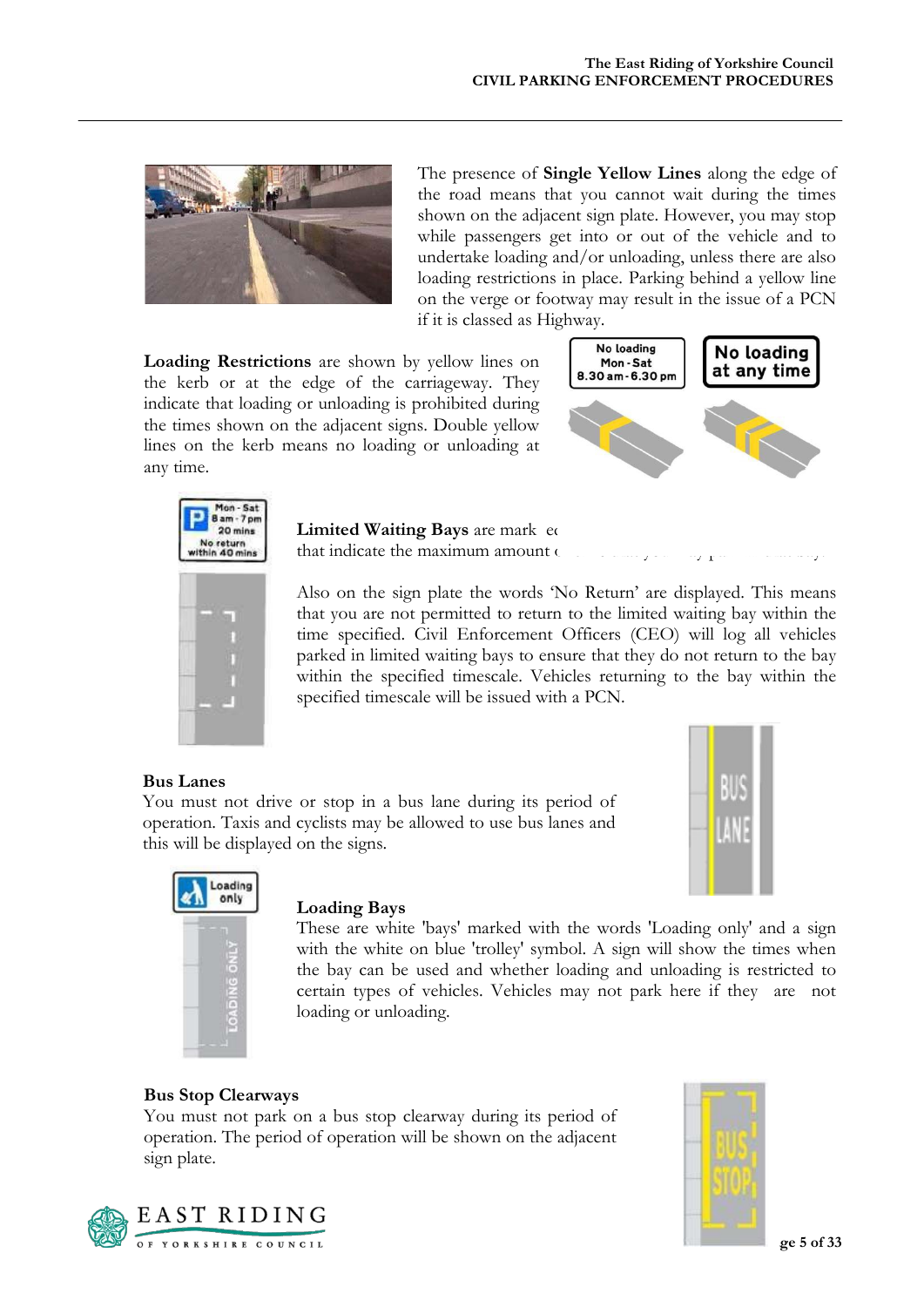There are also Bus stops on the highway. Again, you must not park in Bus Stops during the period of operation.



#### **Taxi Ranks**

You must not park in a Taxi Rank during its period of operation. The period of operation will be shown on the adjacent sign plate.

Parking Bays for Specific Use You must not park in parking bays reserved for specific users such as Doctors, disabled blue badge holders or residents, unless you are entitled to do so. Signs will indicate who is allowed to park and when the restrictions are in operation.





**Pedestrian Crossing Zig-Zags** You must not park on a pedestrian crossing or in the area covered by the zig-zag markings. These markings are installed specifically to maintain pedestrian safety.

Both the Police and Council can enforce this contravention. Police action takes precedent as it is an endorsable traffic offence.

#### **School Keep Clear' 'Zig-Zag' markings**

Stopping on "School Keep Clear" zig-zag markings outside school entrances is inconsiderate and is a safety hazard.

Keeping the road clear outside schools gives children a clear view in both directions before crossing. 'No stopping' regulations, displayed on nearby signs, are enforced.



#### **Dropped Kerbs**

A dropped kerb is a location where the kerb has been reduced in height or the highway has been raised to gain access to private property or to assist members of the public such as parents with pushchairs or prams, and wheelchair users to cross the carriageway more easily. There are no legal requirements to 'sign' this restriction.

Drivers are not permitted to park their vehicles in a manner that will obstruct a dropped kerb. A PCN may be issued if a vehicle is parked obstructing a dropped kerb. The Council will develop an enforcement procedure that identifies areas of concern and will enforce these accordingly.

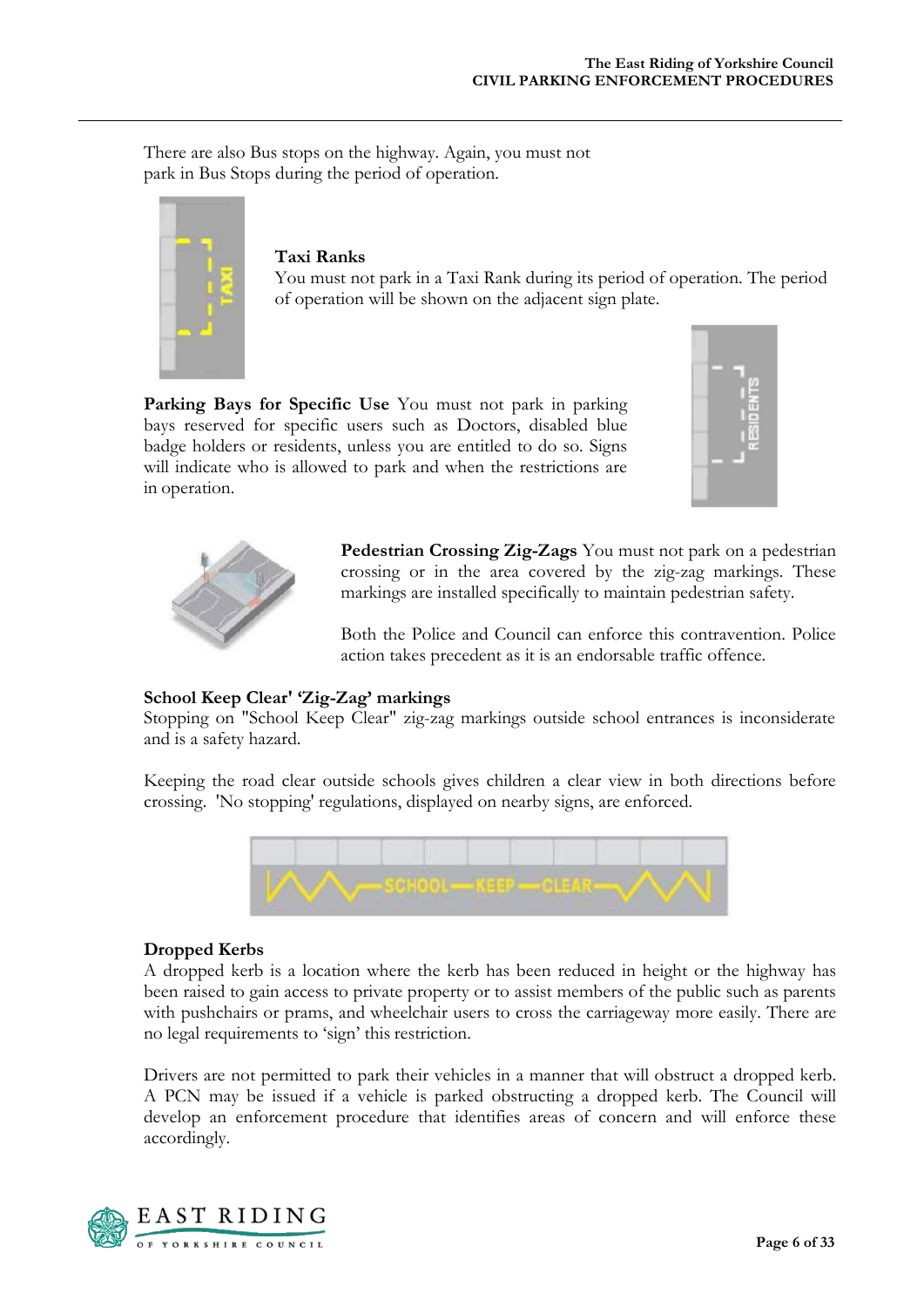#### **Double Parking**

Double parking is the more commonly known term when a vehicle waits or is parked more than 50cm from the kerbside and not within a designated parking bay, sometimes next to another parked vehicle. A PCN may be issued if a vehicle is double parked. The Council will develop an enforcement procedure that identifies areas of concern and will enforce them accordingly.

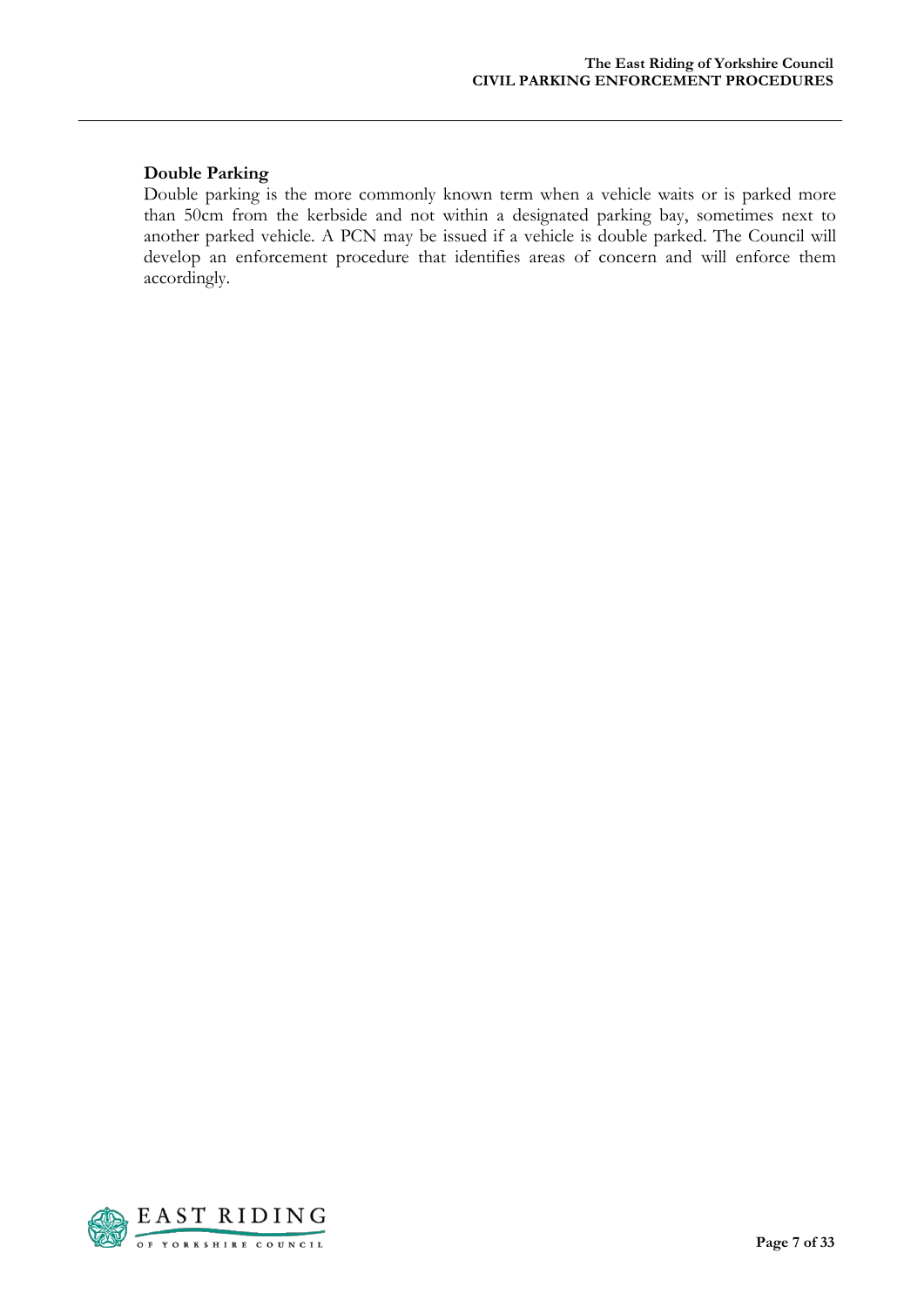## **3.0 Background to Civil Parking Enforcement(CPE)**

#### **3.1 Overview**

The introduction of Civil Parking Enforcement (CPE) will result in a change in parking enforcement, with the East Riding of Yorkshire Council being responsible for enforcing all onstreet parking controls throughout the authority instead of the Humberside Police, as well as continuing to enforce off-street car parks.

The main changes with the introduction of CPE are as follows:

- The majority of parking contraventions, including parking on yellow lines and in parking bays, are no longer criminal offences, but will be dealt with under civil law.
- The East Riding of Yorkshire Council will be responsible for enforcing parking controls and will retain income from parking tickets.
- A new type of parking ticket, called a Penalty Charge Notice (PCN) will be introduced.
- Civil Enforcement Officers (CEO) will be introduced in place of the existing Traffic Wardens and Parking Attendants.

Whilst Humberside Police will not be responsible for enforcing any waiting, loading or parking restrictions, they will continue to issue Fixed Penalty Notices for parking on pedestrian crossing zigzags as this offence also carries penalty points. They will also continue to deal with obstruction and all moving traffic offences and they can take action against any vehicle where security or other traffic policing issues are involved.

#### **3.2 Civil Enforcement Officers (CEO)**

Under Civil Parking Enforcement (CPE), uniformed Civil Enforcement Officers (CEO) will be responsible for placing parking tickets known as Penalty Charge Notices (PCN) on vehicles contravening parking restrictions.

The CEO will wear a uniform that is readily distinguishable from those worn by the Police and will clearly show that the wearer is engaged in parking enforcement. It will also have the name of the Council and include a personal identify number.

#### **3.3 Penalty Charge Notices (PCN)**

If a vehicle is parked in a restricted area without displaying a permit or a valid ticket, the owner/keeper could receive a parking ticket called a Penalty Charge Notice (PCN). The owner/keeper may have to pay the penalty but it will not lead to a criminal record or points on their driving licence.

If the owner/keeper receives a PCN their will be charged at either a higher level of  $f$ ,70 or a lower level of £50. The rate they pay will depend on the severity of the contravention. For example, the lower level PCN will be used for offences such as not buying a parking ticket or parking for longer than the permitted time. The higher level PCN will apply when a more serious offence has been committed, such as parking on double yellow lines. In both cases a 50% reduction will be applied if the PCN is paid within 14 days of issue.

The Council can not change which contraventions are in the higher or lower band, nor is it able to alter the discount periods or the level of the charge, as these are set by statute law.

See Annex A for a full list of all possible parking contraventions and which band they are in.

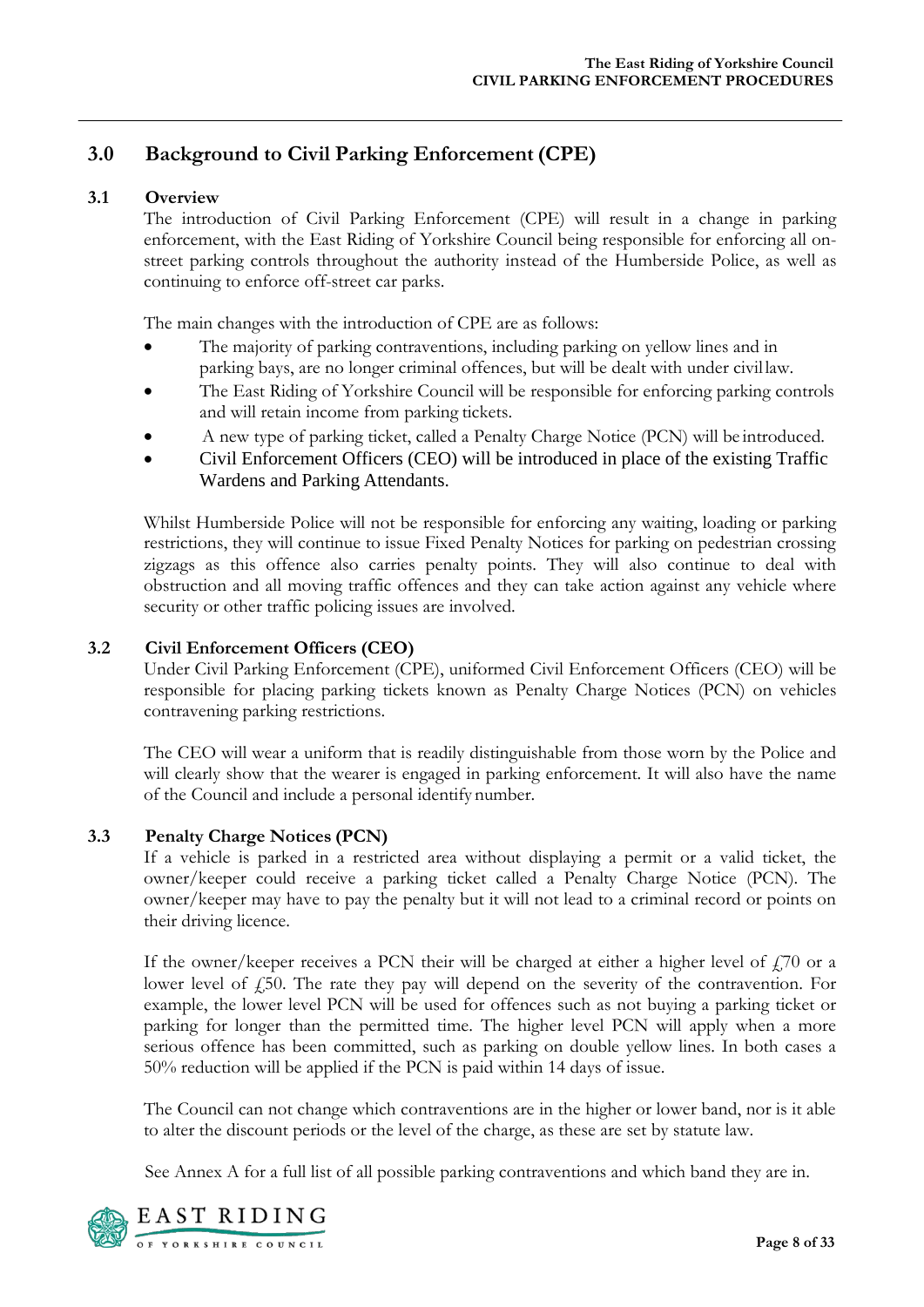#### **3.4 Appealing against the issuing of a Penalty Charge Notice (PCN)**

The owner/keeper of a vehicle can appeal against the issuing of a PCN by submitting an appeal in writing to the council. All appeals must be signed and dated as they are an affidavit. Any appeals made over the phone or face to face will not be accepted due to the possibility of misinterpretation of the challenge during the appeals process.

#### **Challenges also know as Informal Appeals (see item 5.10)**

Challenges to the serving of a PCN can only be made from the date the PCN was severed by: a) Handing to the driver

or

b) Affixed to the vehicle

until the date that a Notice to Owner is served on the owner/keeper of the vehicle.

If a challenge is received within 14 days of the issue date of the PCN then the case will be put on 'hold' and the owner/keeper will still be able to pay at the reduced 50% rate if their case is unsuccessful. However, payment must be received within 14 days of the date of the rejection letter in order to benefit from a 50% reduction at this stage.

If the owner/keeper appeal is rejected and they don't agree with the decision then they can make a further appeal to the council using the form included within the Notice to Owner documents.

#### **Representations also known as Formal Appeals (see item 5.34)**

Representations against the serving of a PCN can only be made using the form within the Notice to Owner (NtO) document. NtOs are only sent out if

- a) No payment has been made
- and
- i) 28 days has past since the PCN was affixed to the vehicle or handed to the driver or
- ii) 28 days has past since a Challenge was rejected by the Council.

Please note: At this stage of the appeals process all discount offers have expired.

If the owner/keeper representation is rejected and they don't agree with the decision then they can make a further appeal to the Traffic Penalty Tribunal (TPT). All the documents to make an appeal to TPT will be included within the Notice of Rejection Notice (NoR) from the council. (see items 5.3, 5.41 and 5.42)

The TPT is a national independent body set up by the Government for the specific purpose of dealing with parking penalty appeals. Further details of how to appeal can be found on the Traffic Penalty Tribunal website [http://www.patrol-uk.info](http://www.patrol-uk.info/)

If the owner/keeper do not pay the council or submit an appeal to TPT within 28 days of the service date of the NoR then the owner will be served with a Charge Certificate, which increases the value of the PCN by 50%. If the charge remains unpaid it will be registered as a debt and recovered through the Traffic Enforcement Centre (TEC) at Northampton County Court. (see item 5.73)

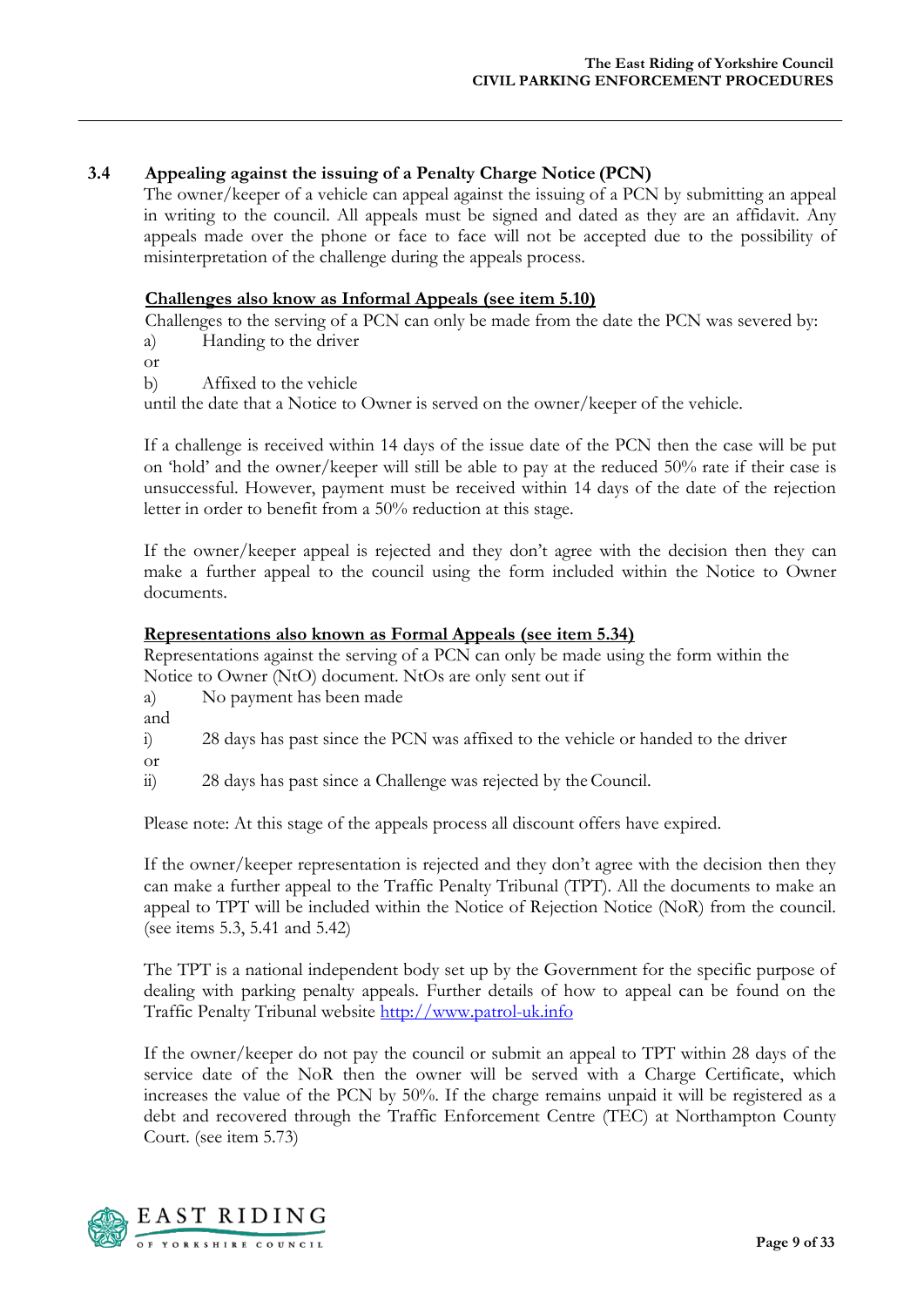## **4.0 Civil Parking Enforcement - Parking Policies**

#### **4.1 Abandoned or Untaxed Vehicles**

Abandoned or untaxed vehicles are currently dealt with under the Councils Abandoned Vehicles Policy and as such Civil Enforcement Officers (CEO) will not be responsible for dealing with these vehicles.

However, where a vehicle has remained parked in a restricted area, for a period during which three Penalty Charge Notices (PCNs) have been issued for the same offence, then the CEO will report the vehicle as being potentially abandoned. The reported vehicle will be investigated and no further PCN will be issued during the investigation period.

#### **4.2 Abusive Language, Threatening and/or Violent Behaviour**

Civil Enforcement Officers (CEO) have a right to go about their duties without being subjected to abusive language, threatening and/or violent behaviour. If a CEO is subjected to such behaviour then they will make a record of the incident in their pocket book and if necessary seek assistance from Humberside Police.

#### **4.3 Bailiffs**

When Bailiffs are removing large or heavy goods from a property to a vehicle parked in contravention then the Civil Enforcement Officer (CEO) will allow a reasonable amount of time for this to be undertaken and will not issue a Penalty Charge Notice (PCN) immediately. However, if there is no evidence that the Bailiffs are actively removing large or heavy goods from a property to a vehicle parked in contravention then a PCN will be issued by the CEO after the observation period (see annex A).

#### **4.4 Bank and Public Holidays**

All on street waiting and loading restrictions are applicable throughout the year including bank and public holidays. In the Council's off street car parks signage associated with pay and display machines will provide full details of the restrictions in place for that particular car park and this is also the case with on-street parking pay and displaymachines.

#### **4.5 Breakdowns**

If a vehicle has broken down in a restricted area and the driver is present then the Civil Enforcement Officer (CEO) will allow a reasonable amount of time for the vehicle to be removed. However, if a driver has left the vehicle and placed a note on the windscreen with no clear evidence of a breakdown, after the observation period then the CEO will issue a Penalty Charge Notice (PCN) and make a record stating that a note was present. If the breakdown is legitimate, then the driver will be able to make a written representation through the appeal process and each case will be considered based on the individual circumstances.

#### **4.6 Bus Stops**

Restricted Bus Stops are marked with a single thick yellow line and a yellow bay marking with the words "BUS STOP" on the carriageway. Time plates with either a "no stopping" symbol or the words "no stopping except buses" are included on either the post adjacent to the bus stop or on the bus shelter with the times at which the prohibition applies. There are no exemptions for loading or unloading, or for picking up or setting down passengers at bus stops and as such a Penalty Charge Notice (PCN) will be issued by Civil Enforcement Officers (CEO) immediately without any observation period (see Annex A for full observation timedetails).

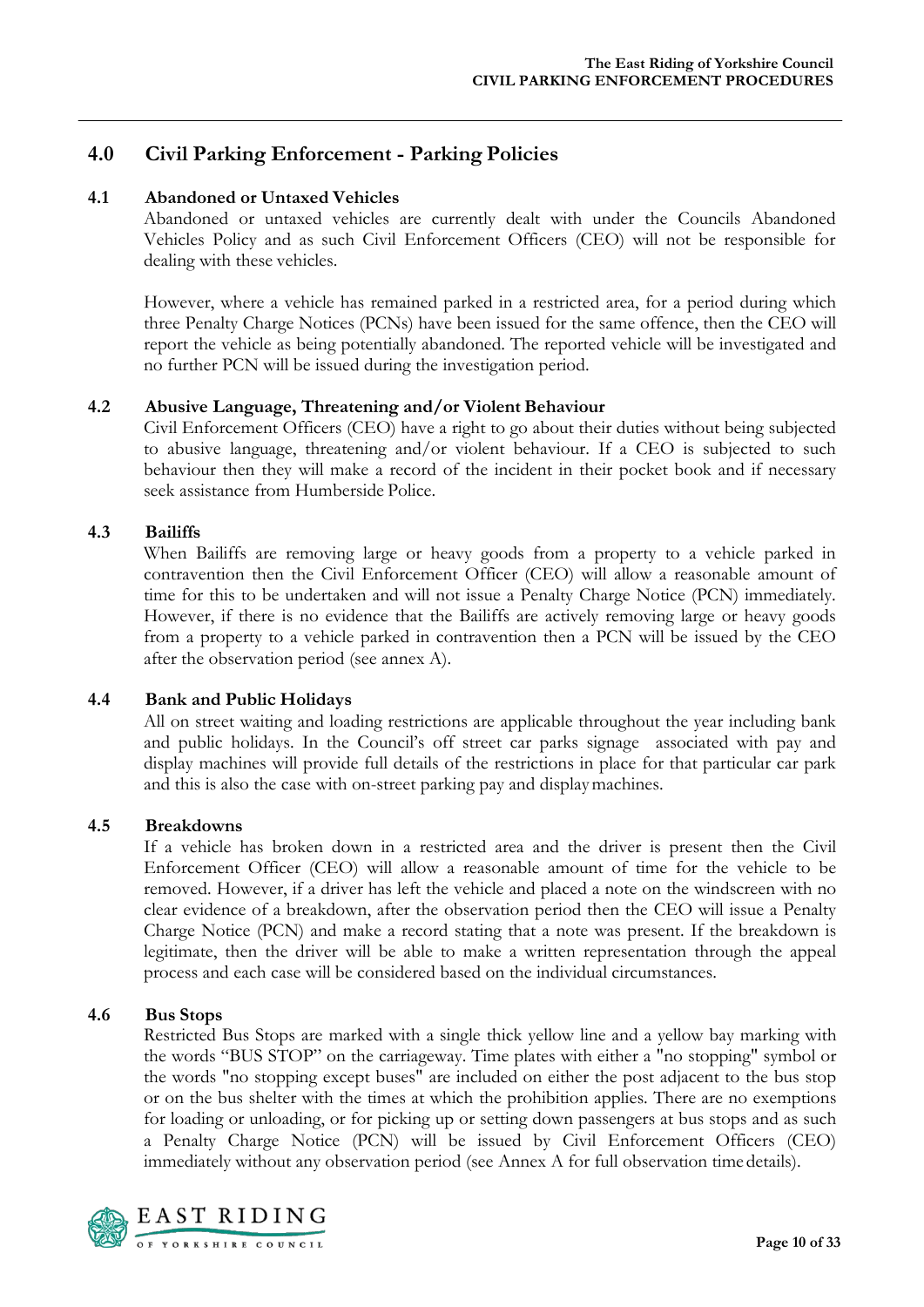#### **4.7 Carers (see Health Care Workers)**

#### **4.8 CCTV Enforcement**

When introduced in March 2008, the Traffic Management Act 2004 provided local authorities with the option to enforce parking using approved mobile or static CCTV cameras. If a vehicle is identified as being parked in contravention via CCTV, then a Penalty Charge Notice (PCN) is posted to the registered keeper. At present, there are no proposals to enforce parking using CCTV cameras in the East Riding of Yorkshire.

#### **4.9 Clamping and Removal of Vehicles**

Under Civil Parking Enforcement (CPE) the Council has the power to both clamp and remove vehicles from the Highway. However, the Council will not currently clamp or remove vehicles parked in contravention, unless they are deemed to be either an abandoned vehicle or persistent evader. (See the Abandoned Vehicles and Persistent Evader sections for further details)

#### **4.10 Coaches**

For access and safety reasons, when dropping off or collecting passengers, it may sometimes be necessary for coaches to park in contravention. In these instances, Civil Enforcement Officers (CEO) will attempt to speak to the driver and inform them that they are parked in contravention, before making an assessment of the situation and issuing a Penalty Charge Notice (PCN) if necessary.

If a coach is parked in a location with loading restrictions in place or where they are causing a safety hazard, then the CEO will attempt to advise the driver to move the coach immediately. If no driver is present or they refuse to comply with the CEO request, then the CEO will issue a PCN after the normal observation time (see AnnexA).

#### **4.11 Council Staff Parking**

The Council issues a number of parking permits, some of which are for Council Employee vehicles. If a vehicle is displaying a parking permit in accordance with its terms, then no Penalty Charge Notice (PCN) will be issued. Any vehicle not displaying the permit correctly in accordance with the conditions will be issued a PCN if parked incontravention.

#### **4.12 Cycle Lanes**

On street cycle lanes can be either mandatory or advisory. Mandatory cycle lanes are marked with a solid white line, whereas advisory cycle lanes have a broken white line. If a vehicle is parked in a mandatory cycle lane then a Penalty Charge Notice (PCN) will be issued after the normal observation time (see Annex A). If a vehicle is parked in an advisory cycle lane then a PCN will not be issued, unless additional parking restrictions are in place.

#### **4.13 Diplomatic Vehicles**

Diplomatic Vehicles are not exempt from parking regulations, under civil law, and as such will be issued with a PCN by Civil Enforcement Officers (CEO). Enforcement of the PCN will be conducted in compliance with TMA and Article 31.1 of the Vienna Convention. Diplomatic Vehicles are operated by foreign embassies and as such have different number plates with a distinguishing format of three numbers, one letter and three numbers. The letter used is typically a D for diplomat or X for accredited non-diplomatic staff.

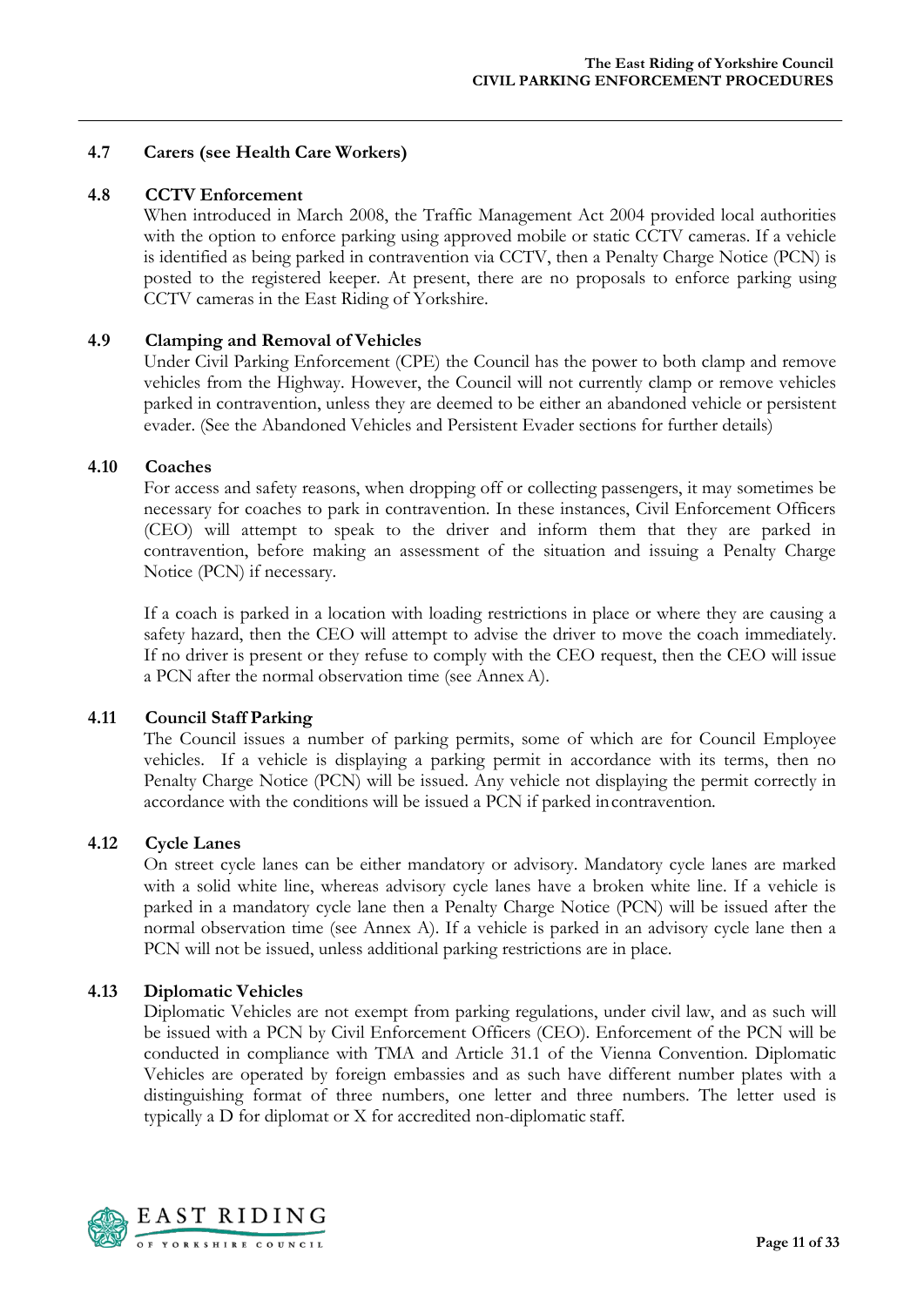#### **4.14 Disabled Blue Badge Holders**

Disabled Blue Badges are issued to people with mobility problems and these allow the holder to park in locations where restrictions are in place for other vehicles. For example, Disabled Blue Badge holders have the following national exemptions:

Badge holders may park on single or double yellow lines for up to three hours but in general not where there are restrictions on loading or unloading – indicated by yellow kerb dashes and/or signs on plates **They are not entitled to park on yellow lines in off-street car parks. They must display the Blue Badge** and the blue parking clock showing the quarter hour period during which you arrived. They must wait for at least one hour after a previous period of parking before they can park the same vehicle in the same road or part of a road on the same day.

'On-street' parking meters and pay-and-display machines. Badge holders may park for free and for as long as they need to. **They must display the Blue Badge.**

'On-street' disabled parking bays (Signs have a blue wheelchair symbol). They may park free and without time limit unless signs say otherwise (check local signs for information). **They must display the Blue Badge.** They should try to use these bays instead of parking on yellow lines.

Off-street car parks (such as supermarket, hospital or local authority car parks). Off-street car park operators should provide parking spaces for disabled people. However, it is up to the car park owner to decide whether badge holders can park free of charge.

If a Disabled Blue Badge is not displayed correctly then a Penalty Charge Notice (PCN) will be issued. Disabled Blue Badges should be clearly displayed and visible through the front windscreen of the vehicle so that the Civil Enforcement Officer (CEO) can determine all details. When parked on either single or double yellow lines, the holder is required to set the arrival time using the clock. If the arrival time has not been displayed correctly or has expired then a PCN will be issued.

Power to inspect the badge. Police officers, traffic wardens, parking attendants and civil enforcement officers have the power to inspect the badge. These people should produce an identity card with their photograph on it to prove they are who they say they are. If any of these people ask to see the badge, you must show it to them. If you do not, you will be breaking the law and you could be fined up to  $\text{\textsterling}1,000$ .

#### **4.15 Disabled Parking Bays**

Disabled Parking Bays are reserved for vehicles displaying an offical Disabled Blue Badge. They are indicated on the carriageway with markings and the word "Disabled" as well as on a sign adjacent to the bay indicating "Disabled Badge Holders only". The sign will give information on the times at which the bay is reserved for vehicles displaying a Blue Badge and as such vehicles parked in these bays must display a Blue Badge obtained during thesetimes.

#### **4.16 Dispensations or Waivers**

It may be possible, in exceptional circumstances, to issue a waiver indicating a dispensation for vehicles where a driver wishes to park in a location that would normally be in contravention of parking restrictions. If a dispensation has been issued, then the notice must be clearly displayed on the windscreen of that vehicle. The waiver notice will include the

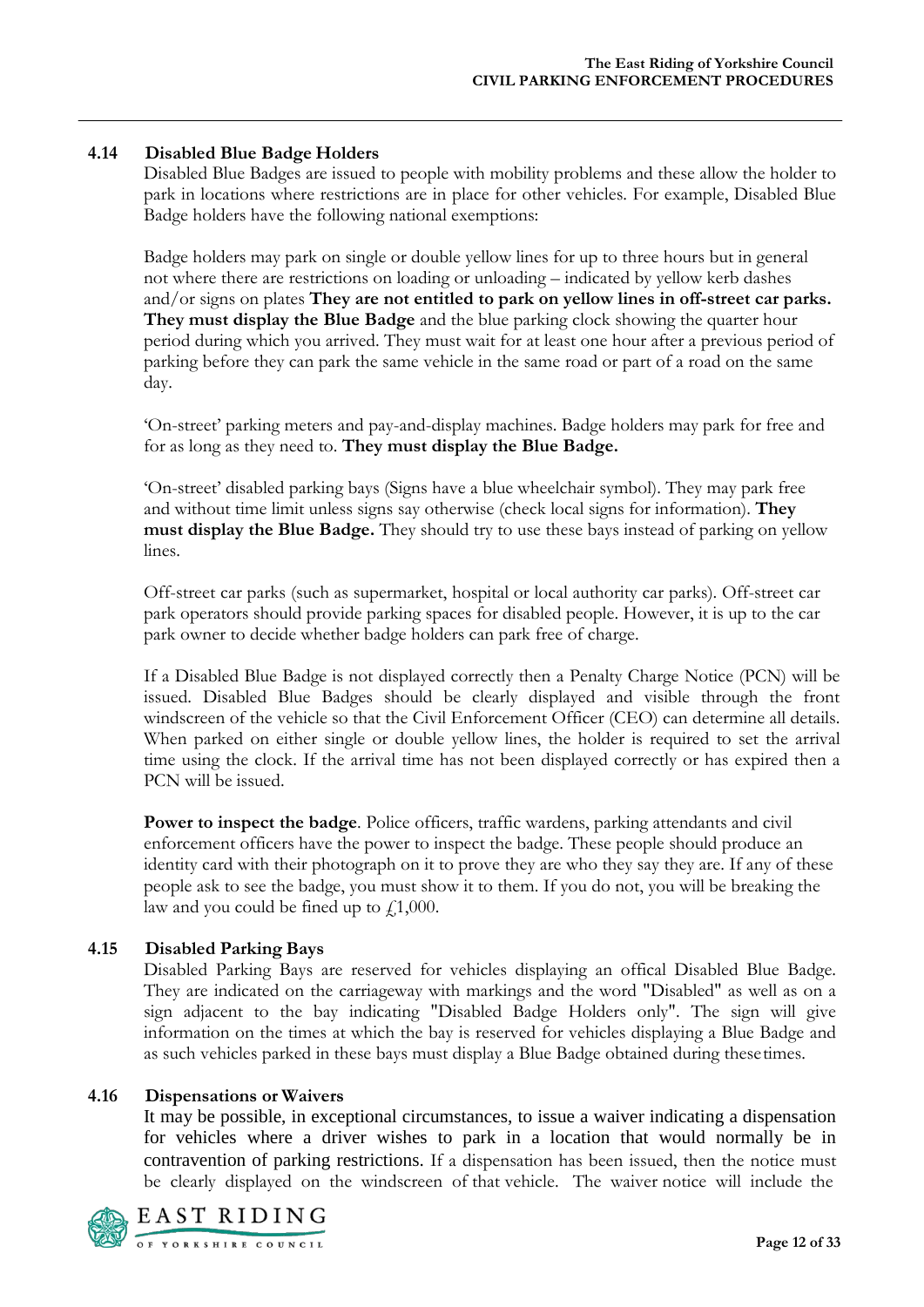registration number, date(s) and time(s) to which the dispensation relates and the location at which it is valid. If a vehicle is not parked in accordance with the terms of the dispensation then a Penalty Charge Notice (PCN) will be issued.

#### **4.17 Double Parking**

The Traffic Management Act 2004 gives local authorities operating Civil Parking Enforcement the power to issue a Penalty Charge Notice (PCN) to any vehicle parked more than 50cm away from the kerb. Generally, in the East Riding of Yorkshire Civil Enforcement Officers (CEO) will only issue a PCN if the vehicle is double parked outside a parking bay adjacent to the kerb, or if the vehicle is parked causing a hazard or an obstruction to traffic.

#### **4.18 Drain Cleaning Companies**

On occasions, it may be necessary for drain cleaning companies to park in contravention whilst undertaking essential work to remove effluent that may be a danger to public health. In these instances, where it is evident that essential work is occurring, then a Civil Enforcement Officer (CEO) will generally not issue a Penalty Charge Notice (PCN). If there is no evidence of this occurring then CEO will issue a PCN following the normal observation period.

If a drain cleaning company's vehicle is required to undertake essential work for more than one hour, then a dispensation will be required. (See Dispensations or Waivers)

#### **4.19 Drive Away Vehicles**

Under Civil Parking Enforcement (CPE) a Penalty Charge Notice (PCN) can be issued by post if it was not possible for the Civil Enforcement Officer (CEO) to either affix the PCN to the vehicle or hand it to the person in charge of a vehicle, when parked in contravention. For example, some individuals may choose to drive their vehicle away before the CEO can finish serving the PCN and as such in these circumstances the PCN can be issued by post under Regulation 10 of the Traffic Management Act 2004.

#### **4.20 Drivers in Vehicles**

If a driver is parked in contravention whilst sat in their vehicle, then the Civil Enforcement Officer (CEO) will initially ask them to move the vehicle. If the driver fails to move their vehicle then a Penalty Charge Notice (PCN) will be issued. If only a passenger is present in the vehicle then the CEO will allow the normal observation time before issuing aPCN.

#### **4.21 Dropped Kerbs**

Dropped Kerbs are used to provide vehicular access to properties from the highway or at crossing locations used by pedestrians, cyclists and wheelchair users. Under the Traffic Management Act 2004, supported by Statutory Instrument 2009 No. 1116, parking at a dropped kerb is classified as a parking contravention and as such a Penalty Charge Notice (PCN) can be issued.

However, some vehicles parked across dropped kerbs at vehicular accesses are known to the owner or tenant of a property and as such are not causing an obstruction. Therefore if a vehicle is parked across a dropped kerb at these locations then generally a PCN will not be issued. If an unknown vehicle is parked across the dropped kerb, then the owner or tenant can contact Parking Services and the matter will be dealt with at the earliest opportunity by issuing a PCN.

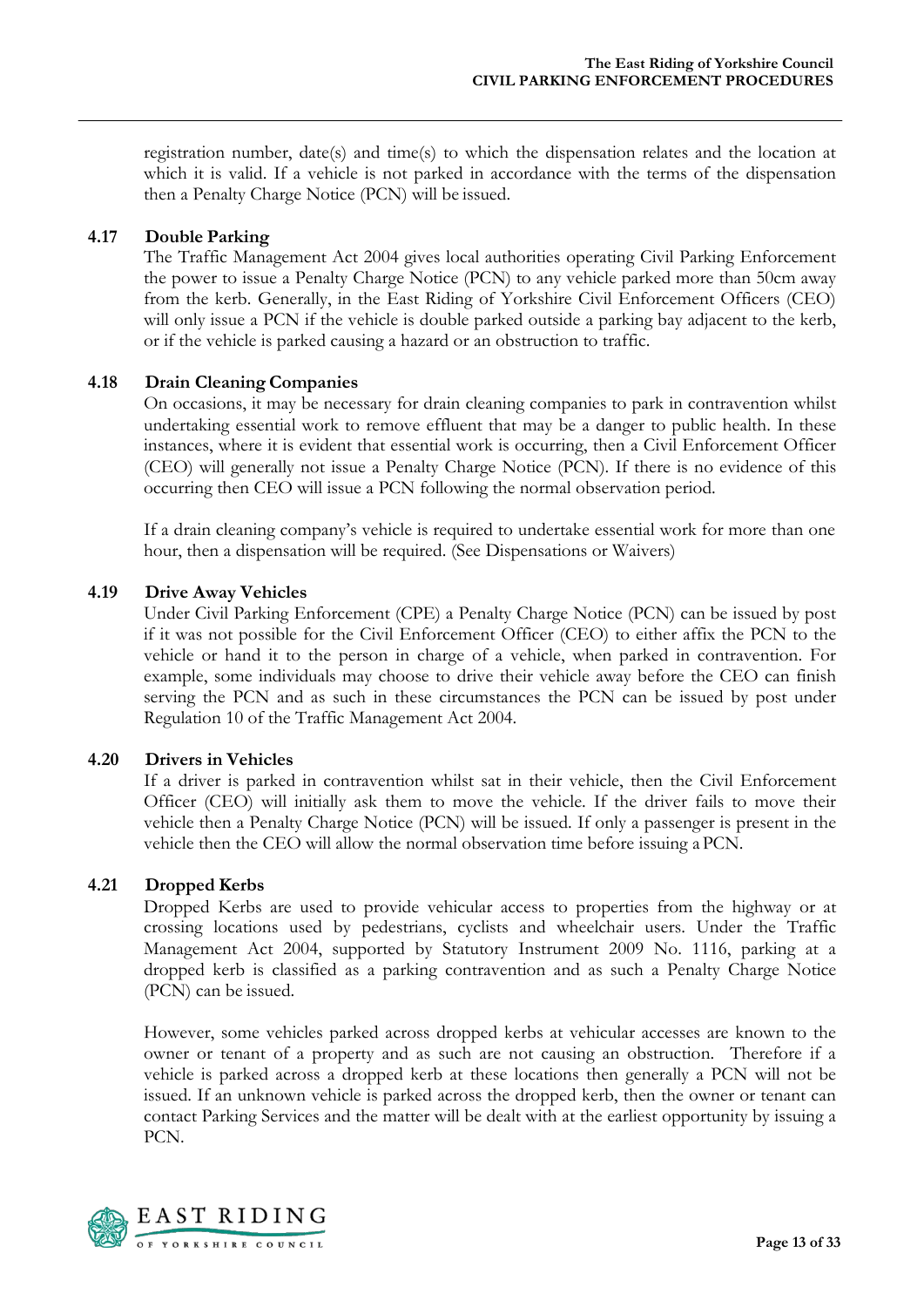A PCN will be issued to all vehicles parked next to dropped kerbs where it is deemed to impact on road safety and at crossing locations for pedestrians, cyclists and wheelchair users.

#### **4.22 Duplicate or Multiple Penalty Charge Notices (PCN)**

If a vehicle has received a Penalty Charge Notice (PCN) for parking in contravention, and remains at the same location past midnight, then a Civil Enforcement Officers (CEO) will issue a second PCN. If the vehicle remains at the same location past midnight on the second day, then a third PCN will be issued and the CEO will report the vehicle as being potentially abandoned. (See abandoned vehicles section).

#### **4.23 Emergency Vehicles**

When undertaking official duties, Police, Ambulance and Fire and Rescue emergency vehicles will be exempt from parking regulations and a Penalty Charge Notice (PCN) will not be issued. If there is evidence to suggest that the driver is not engaged in official duties then the Civil Enforcement Officer (CEO) will make a record of the contravention and this will then be forwarded to and dealt with by the relevant service.

Wherever possible, doctors, nurses and midwifes are expected to park their vehicles legally in accordance with local parking restrictions. If a PCN is issued to such vehicles and then evidence of an emergency is subsequently submitted to the Council in writing then the PCN will be cancelled. Regular or programmed visits will not be considered an emergency and in these instances the PCN will be upheld.

The council recognises and supports the Hull and East Yorkshire Hospitals Community Midwifes Badge scheme and will enforce the scheme as per its terms and conditions.

#### **4.24 Expired Permits**

If a permit has expired, but is still being displayed correctly in a vehicle, then a one month grace period will apply and no Penalty Charge Notice (PCN) will be issued by the Civil Enforcement Officer (CEO). If the permit being displayed is more than one month out of date, then the CEO should issue a PCN accordingly. This grace period does not apply to any form of scratch card permit, temporary permit or any short term dispensation or waiver for on or off street parking.

#### **4.25 Foreign Registered Vehicles**

Foreign Registered Vehicles are not exempt from parking restrictions and as such will be issued a Penalty Charge Notice (PCN) if parked in contravention.

#### **4.26 Funerals and Weddings**

It may be necessary for some vehicles associated with either Funerals or Weddings to be parked in contravention. Any vehicles actively involved in a funeral or a wedding will be given due consideration and respect by the Civil Enforcement Officer (CEO) and a Penalty Charge Notice (PCN) will not generally be issued.

However, any other visitor vehicles that are not actively involved in either the funeral or wedding will be issued a PCN if parked in contravention.

#### **4.27 Glaziers**

On occasions, it may be necessary for Glaziers to park in contravention whilst loading or unloading large sections of glass to and from their vehicles. In these instances, where it is

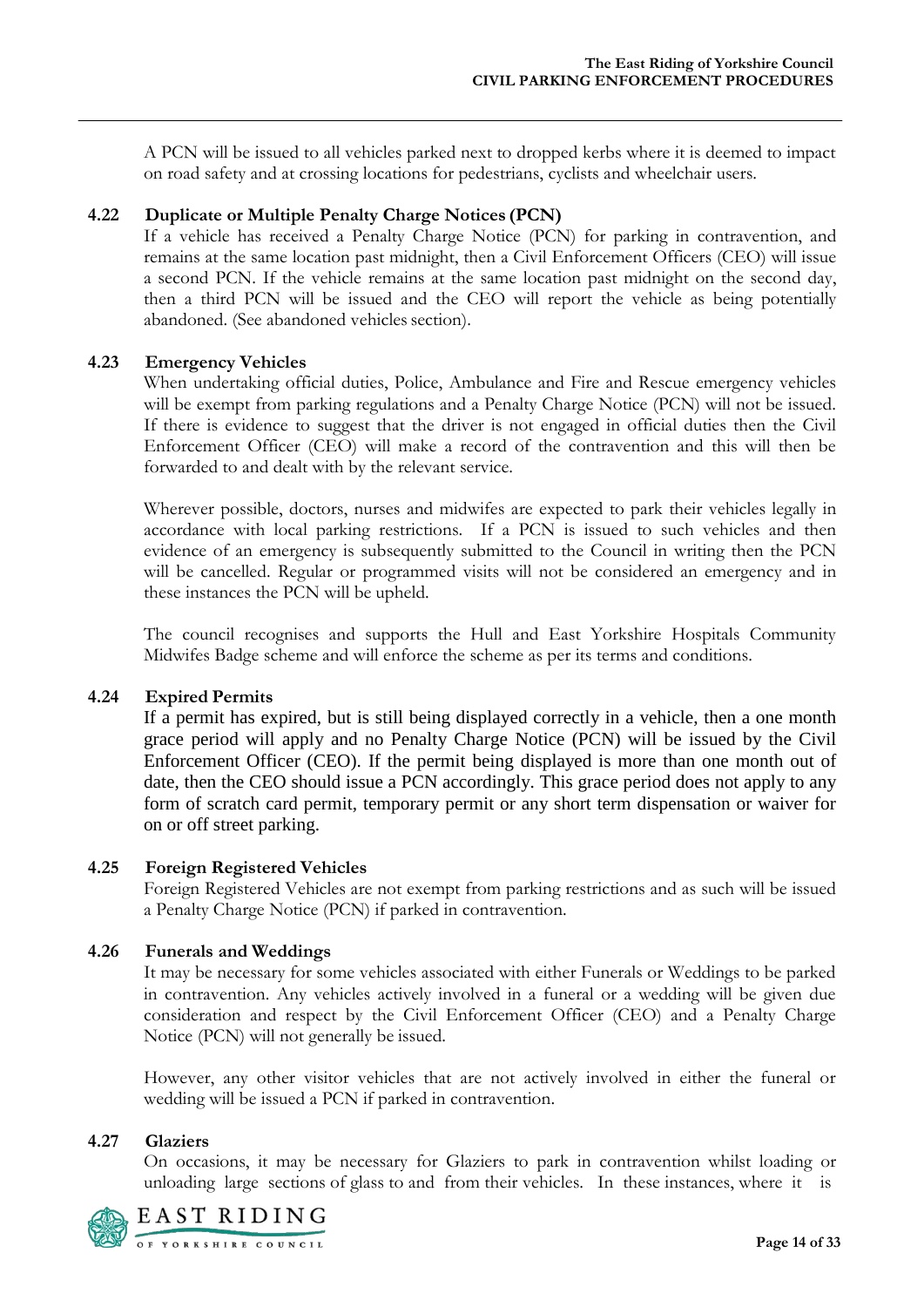evident that either loading or unloading of large sections of glass is occurring, then Civil Enforcement Officer (CEO) will generally not issue a PCN. If there is no evidence of this occurring then CEO will issue a PCN following the normal observation period.

#### **4.28 Grace Period**

One of the objectives of Civil Parking Enforcement (CPE) is to provide a fairer and more flexible approach to parking enforcement in the East Riding of Yorkshire. As such a 10 minute Grace Period will be applied if a driver has over stayed their parking time limit or time purchased in a car park, in order to give them the opportunity to move their vehicle and prevent the issuing of a Penalty Charge Notice (PCN). Where no valid pay & display ticket is displayed a 5 minute observation period will apply to allow the drive time to find a machine and buy a ticket (see observation periods. Appendix A).

#### **4.29 Grass Verges**

A Penalty Charge Notice (PCN) may be issued to vehicles parking on grass verges if an existing restriction is in place on the adjacent highway. If no restrictions are in place on the highway then a PCN will not be issued. However, drivers should be aware that action may be taken by the Council where vehicles are parked on the grass verge, particularly where damage to the grass verge results.

#### **4.30 Health Care Workers / Carers**

Health Care Workers / Carers are not exempt from parking restrictions and will normally be issued a Penalty Charge Notice (PCN) after the normal observation time. However, it is accepted that on occasions, it may be necessary for Health Care Workers / Carers to park in contravention whilst delivering medicines or equipment that cannot be delivered without compromising patient safety. In these instances, a dispensation or waiver may be obtained and a PCN will not be issued.

#### **4.31 Hired or Leased Vehicles**

If the owner of a hired or leased vehicle is issued a PCN or Notice to Owner via post then a representation can be made on these grounds by supplying the name and address of the hirer or lessee and a copy of the hire or lease agreement. The agreement must include a statement signed by the hirer or lessee accepting liability for any penalty charge notices issued to that vehicle during the period of hire. The agreement must comply with Statutory Instrument 2000 No. 2546, The Road Traffic (Owner Liability) Regulations 2000, Schedule 2, Regulation 3 (Particulars required in a Hiring Agreement to comply with Section 66 of the Road Traffic Offenders Act 1988).(see item 5.35 and 5.69)

In these situations the penalty charge notice records will be amended to show the hirer or lessee's name and address, as that party becomes liable for the penalty. A new Notice to Owner will then be issued to the hirer or lessee.

#### **4.32 Hours of Enforcement**

Civil Parking Enforcement (CPE) will generally be undertaken by Civil Enforcement Officers (CEO) during standard daytime hours. However there will also be regular patrols during evening periods. As such it should not be assumed that parking enforcement is not undertaken at certain times of the day and therefore vehicles will be at risk of being issued with a Penalty Charge Notice (PCN) if parked in contravention, at all times.

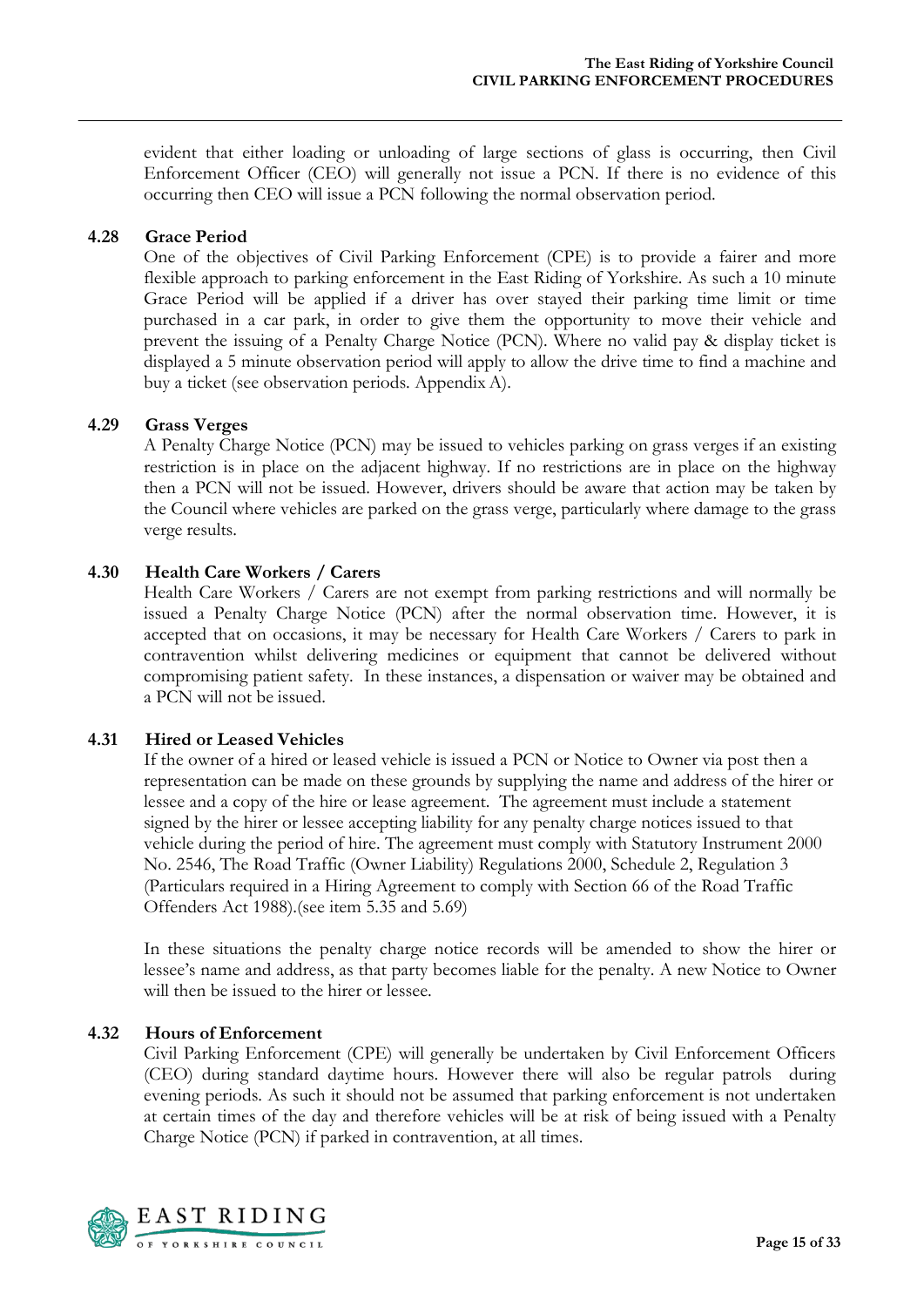#### **4.33 Lighting and Traffic Signal Engineers**

Vehicles belonging to Lighting and Traffic Signal Engineers will be exempt from parking restrictions when undertaking work on lighting columns of traffic signal equipment. If the Civil Enforcement Officer (CEO) sees no evidence of such work being undertaken then a Penalty Charge Notice (PCN) will be issued after the normal observation period.

#### **4.34 Lines and Signs**

If a Civil Enforcement Officer (CEO) identifies any defects in either the signing or lining, where a vehicle would normally be parked in contravention, then a Penalty Charge Notice (PCN) will not be issued. The CEO has a responsibility to report details of any signs or lines that require remedial action if discovered when performing their duties.

#### **4.35 Loading or Unloading Vehicles**

Unless prevented by specific restrictions preventing loading or unloading, vehicles will be allowed to park in contravention whilst carrying out either loading or unloading provided that:

- Loading or Unloading is observed by the Civil Enforcement Officer (CEO) whilst the vehicle is parked. The observation period will be for a minimum of 5 minutes and a Penalty Charge Notice (PCN) will only be issued if no activity is seen during thisperiod.
- A maximum of 20 minutes will generally be allowed to enable loading or unloading of vehicles. However, the CEO will use his/her discretion in determining whether the nature of the goods being loaded/unloaded mean that additional time isrequired.

#### **4.36 Maximum Size of Vehicle**

In off street pay and display car parks, the maximum size of vehicle that is permitted to park is 2540kg or for passenger vehicles, a capacity for no more than 12 passengers. In all instances vehicles must be parked fully within the designated bay and be displaying a valid pay and display ticket. If it is not possible for a vehicle to park fully within a designated bay, then an additional pay and display ticket should be purchased for each bay that the vehicle is parked in.

#### **4.37 Motorcycle Bays**

Motorcycle Bays are marked with lining and include signage detailing them as such. Any vehicle parked in these bays other than motorcycles will be issued with a Penalty Charge Notice (PCN).

#### **4.38 Obscured Parking Permits or Tickets**

If a parking permit or ticket is obscured in any way or is not visible to the Civil Enforcement Officer (CEO) then a Penalty Charge Notice (PCN) will be issued. If evidence is subsequently submitted as a written representation, which proves that the vehicle was not parked in contravention, then the PCN will be cancelled.

#### **4.39 Observation Period**

In some instances a vehicle parked in contravention will be subject to an observation period by the Civil Enforcement Officer (CEO) prior to being issued a Penalty Charge Notice (PCN). The length of the observation period will depend on the type of contravention and as such details of each are provided in Annex A.

It should be noted that an Observation Period differs from a Grace Period, which relates to the expiry of a pay and display ticket or when a vehicle has over-stayed the time limit on limited waiting parking bays. A description of grace periods can be found in the Grace Period Section.

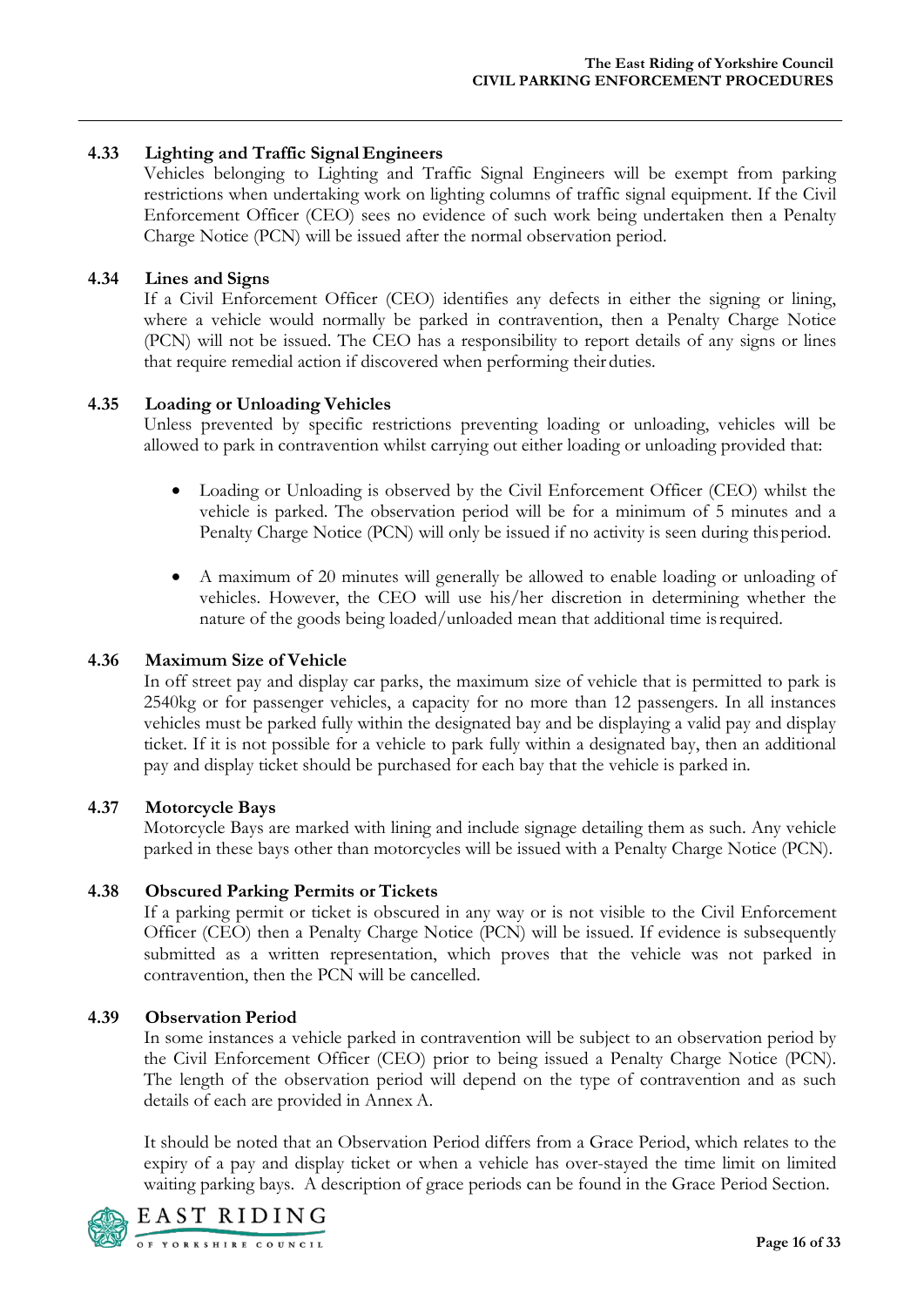#### **4.40 Parking on Footways or Pavements**

A Penalty Charge Notice (PCN) may be issued to vehicles parking on footways/pavements if an existing restriction is in place on the adjacent carriageway. If no restrictions are in place on the carriageway then a PCN will not currently be issued.

#### **4.41 Parking Outside Bay Markings**

If a vehicle is parked outside bay markings and/or preventing other vehicles from parking in adjacent bays or causing an obstruction as a result of not parking within the bay, then they will be issued with a Penalty Charge Notice (PCN).

#### **4.42 Pay and Display Machine Faults**

Pay and Display machines are checked for faults by Civil Enforcement Officers (CEO) on a regular basis. Where a Penalty Charge Notice (PCN) has been issued and it is claimed that a machine was not working then reference must be made to the maintenance records, the CEO's notes and machine test records. If it is confirmed that the machine was not working at the time then consideration will be given to cancelling the PCN. However, if there was an alternative machine in working order and in close proximity, then it is reasonable to expect the driver to use this machine and as such the PCN may be upheld.

#### **4.43 Pay and Display Tickets**

Pay and Display Tickets must be purchased at the time of parking for the amount of time required. Details on each ticket include the ticket machine number, the expiry date and time, the fee paid and a unique serial number. When displaying a ticket, the following conditions apply:

- The ticket should be clearly and continuously displayed, so that all the details listed above can be read from outside the vehicle, whilst the vehicle is parked either on street or in pay and display car parks
- The date and time of the displayed ticket should not be expired.
- If parked in a short or medium stay pay and display car park, the ticket must be for the car park indicated

If the above points are not adhered to, then a Penalty Charge Notice (PCN) may be issued by a Civil Enforcement Officer (CEO). A 10 minute Grace Period will be applied following the expiry time of the pay and display ticket to allow the driver to move the vehicle and prevent the issuing of PCN. A 5 minute Observation Period will apply to allow a driver time to buy a pay & display ticket.

#### **4.44 Pedestrian Crossings**

Parking on a Pedestrian Crossings or the zig-zag markings leading up to or away from the crossing is a parking contravention under Civil Parking Enforcement (CPE) and vehicles will be served with a PCN if parked on the crossing. Also drivers may be issued with a Fixed Penalty Notice (FPN) by Humberside Police if parked in these locations.

If the police serve a FPN for parking on a pedestrian cross then any PCN for the same contravention, location and time will be cancelled.

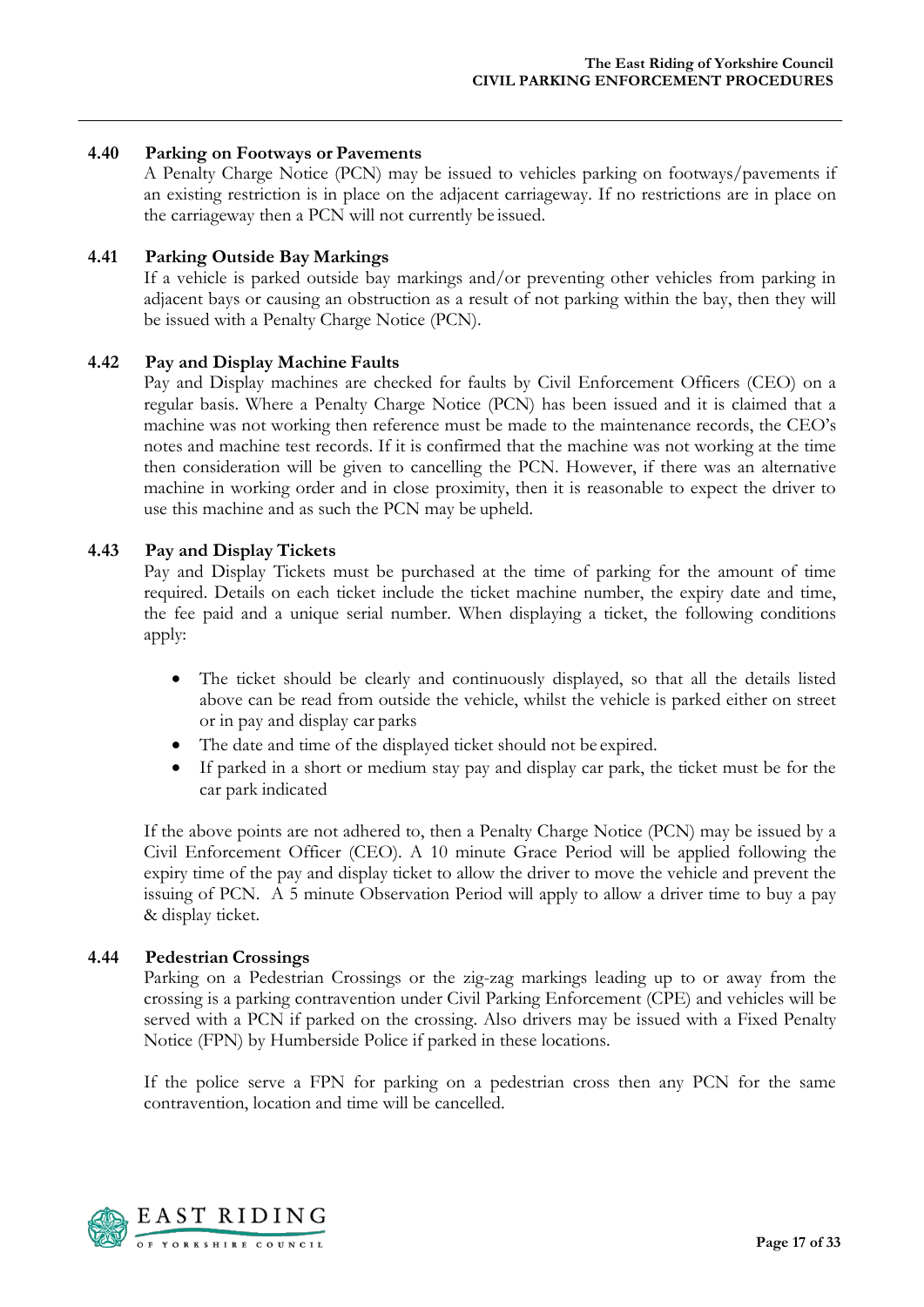#### **4.45 Persistent Evaders**

If the owner or identified driver of a vehicle has 3 or more outstanding Penalty Charge Notices (PCN) that are not classified as multiple contraventions for the same offence, then they are classified as a Persistent Evader. A Persistent Evader may have their vehicle clamped or towed.

#### **4.46 Picking up / Dropping off Passengers**

With the exception of urban clearways and on zig-zag markings (outside schools and at pedestrian crossings), vehicles will be given a reasonable amount of time to stop in restricted locations and drop-off or pick up passengers. It is deemed that 2 minutes is sufficient time for this to occur, with the exception of the following scenarios:

- When dropping off or picking up a child or elderly person
- When dropping off or picking up a person with restricted mobility
- When dropping off or picking up large amounts of luggage

If it is evident that one of the above activities is not being undertaken, or the driver is not present, then generally a Penalty Charge Notice (PCN) will be issued.

#### **4.47 Residents' Parking Schemes**

Parking bays in areas with Residents' Parking Schemes may be reserved for residents' permit holders at all times, or at specific times or days only. Each section of parking bay(s) within these areas will have details of the restrictions for that particular location given on the signage plate. Any vehicle parked in these locations and not adhering to the restrictions will be issued a Penalty Charge Notice (PCN) after the normal observation period.

#### **4.48 Requests for Enforcement**

If a Civil Enforcemnt Officer (CEO) is approached by a member of the public during their patrol and they makes a request for enforcement, then the CEO should generally comply with this request, unless the vehicle is located outside of their patrol area or is a considerable distance from there current location. In these instances the CEO should attempt to contact an on duty supervisor via their radio and the supervisor will be responsible for making the arrangements to check the vehicle in question, as soon as practicable.

#### **4.49 Royal Mail Vehicles**

Royal Mail vehicles are exempt from normal loading restrictions when being used in the collection of postal packages from post boxes and businesses. If Civil Enforcement Officers (CEO) observe Royal Mail vehicles being parked for a long period or believe that they are not being used in collection or delivery of postal packages then they should issue a Penalty Charge Notice (PCN).

#### **4.50 Scaffolders**

On occasions, it may be necessary for Scaffolders to park in contravention whilst loading or unloading large sections of scaffold to and from their vehicles. In these instances, where it is evident that either loading or unloading of large is occurring, then Civil Enforcement Officer (CEO) will generally not issue a Penalty Charge Notice (PCN). If there is no evidence of this occurring then CEO will issue a PCN following the normal observation period.

#### **4.51 School Access Restrictions**

A yellow zig-zag line with the words "School Keep Clear" on the carriageway indicates an area outside a school access where no stopping is allowed during the times on the signs adjacent to

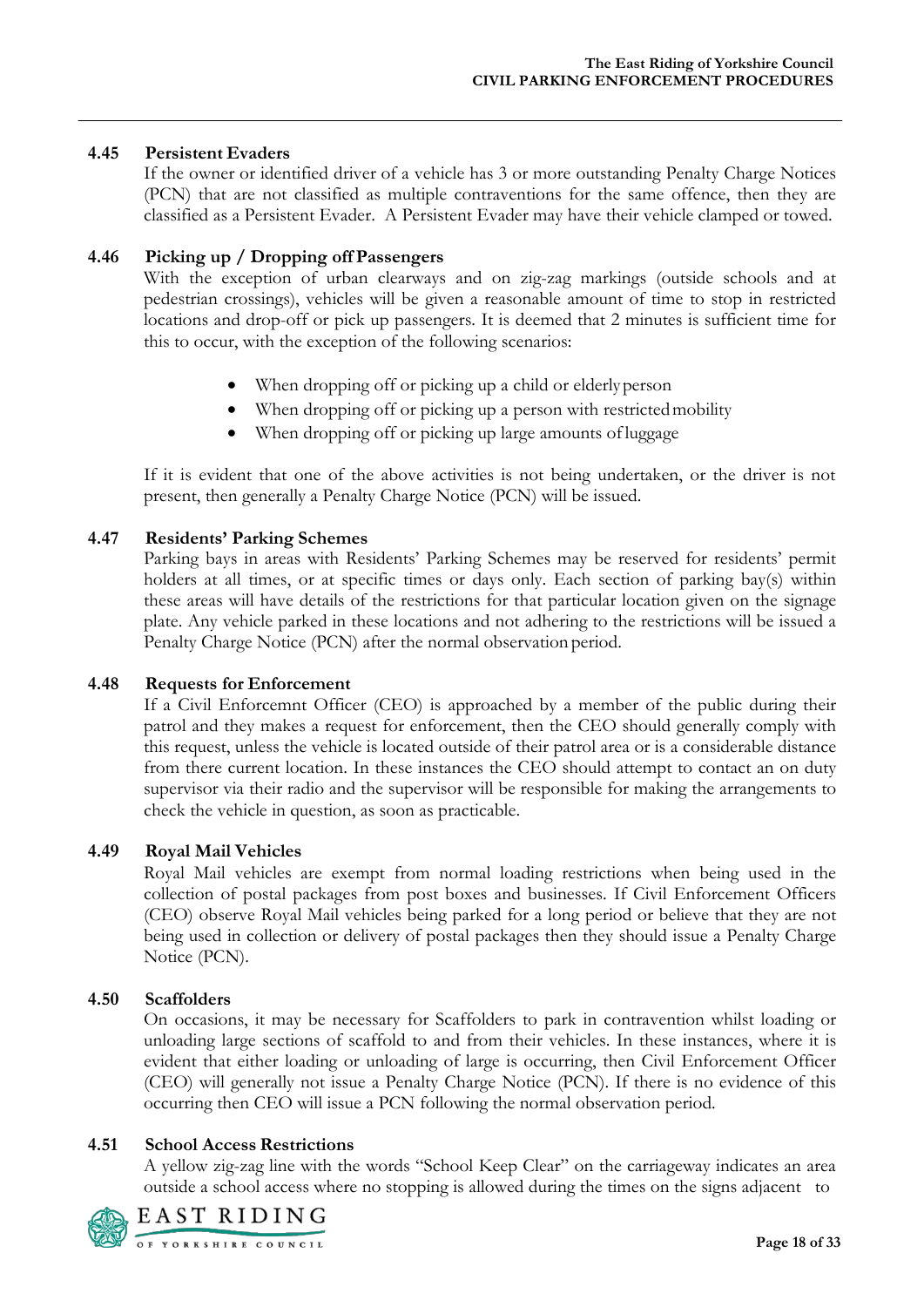the marking. There are no exemptions for loading or unloading, or for picking up or setting down passengers. As such if a vehicle is observed parking on zig-zag lining outside schools, then the Civil Enforcement Officer (CEO) will issue a Penalty Charge Notice (PCN) without any observation period.

#### **4.52 Statutory Undertakers**

A Statutory Undertakers vehicle is any vehicle involved in the mains supply of gas, electricity, water or telecommunications. Vehicles belonging to statutory undertakers will generally be exempt from parking restrictions when undertaking work on utility equipment. If the Civil Enforcement Officer (CEO) sees no evidence of such work being undertaken then a Penalty Charge Notice (PCN) will be issued after the normal observation period.

#### **4.53 Suspended Parking Bays**

On occasions parking bays will be suspended. For example, parking bays adjacent to a property can be suspended in exceptional circumstances if either a resident or business submits an application for the following:

- Removals
- Funerals or Weddings
- Work on the highway
- Deliveries
- Skips
- Special Events

Applications for parking bay suspensions must be received at least 2 working days prior to the event with the exact location and extent of the suspension and details of the reason for the request. Evidence or proof of the reason may be required and a charge for the suspension may apply.

Vehicles must not be parked in a parking bay if the use of the bay has been suspended. This is shown by means of signs within the length of the affected bay, indicating that the use of the bay is suspended. Vehicles parking in suspended Pay and Display or residents' permit bays may be issued with a Penalty Charge Notice.

#### **4.54 Taxis and Private Hire Vehicles**

Taxis are licensed by the Council and may ply for hire in the street and may use authorised Taxi Ranks. Private Hire Vehicles are also licensed may only respond to pre-arranged calls, they are not permitted to ply for hire or use Taxi Ranks.

Hours of operation of authorised Taxi Ranks vary. A Taxi is allowed to wait within any of the Council's authorised Taxi Ranks, whereas Private Hire Vehicles are not. Any Private Hire Vehicle parked in a Taxi Rank during the permitted hours should be issued a Penalty Charge Notice (PCN). Similarly any Taxi that cannot get onto the rank to queue is not permitted to wait outside the rank and as such a PCN should be issued in these instances.

As with all vehicles, both Taxis and Private Hire Vehicles may stop to allow passengers to board or alight for as long as is necessary.

#### **4.55 Traffic Signal Engineers**

See Lighting and Signal Engineers section.

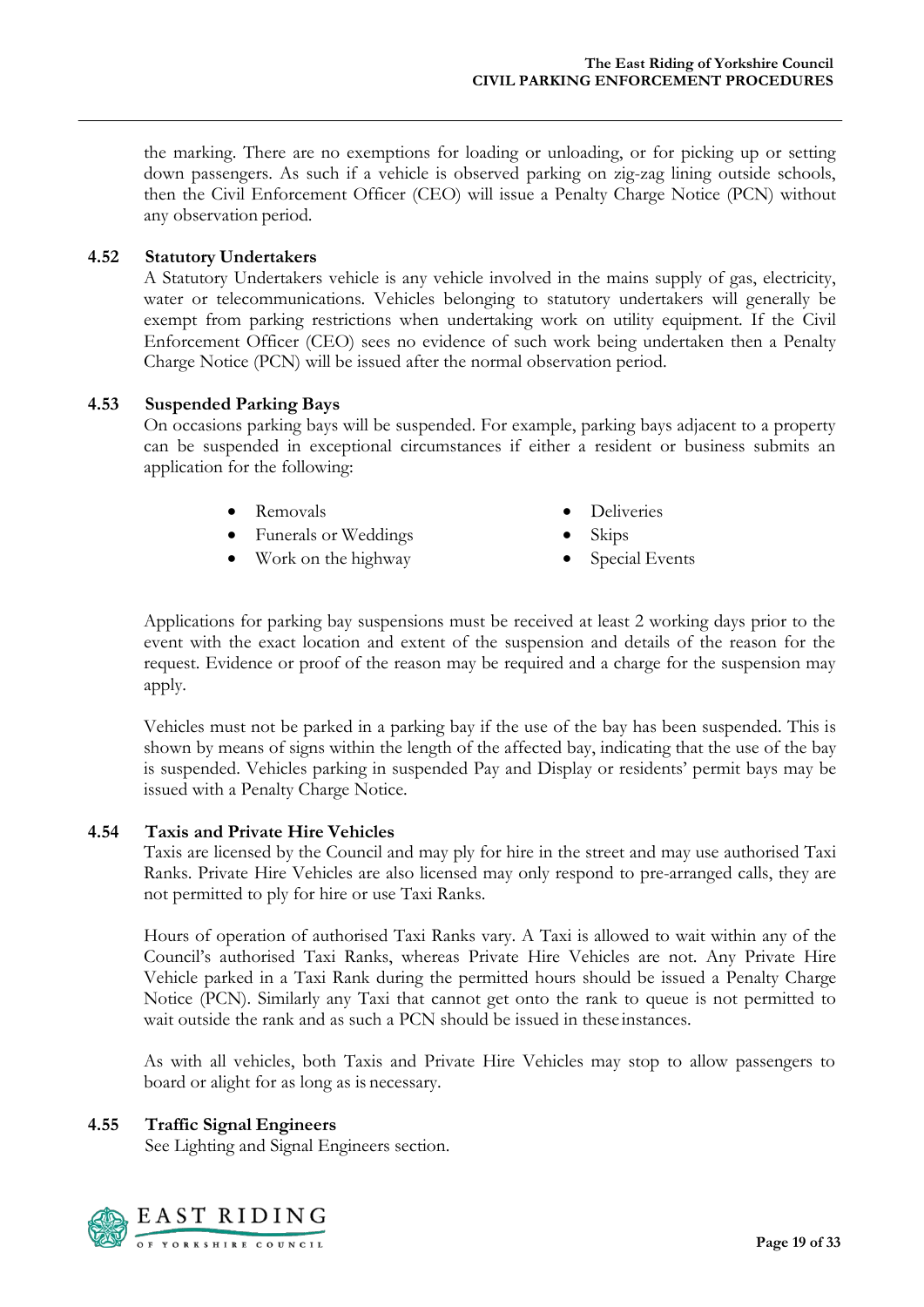#### **4.56 Untaxed Vehicles**

See Abandoned or Untaxed Vehicles section.

#### **4.57 Utility Vehicles**

See Statutory Undertakers Section.

#### **4.58 Weather Conditions**

On occasions the lining and signing showing parking restrictions may be obscured as a result of severe weather conditions (e.g. heavy snowfall or flooding). In these instances Civil Enforcement Officers (CEO) will make an assessment of the situation and determine whether a Penalty Charge Notice (PCN) should be issued.

#### **4.59 Weddings**

See Funerals and Weddings section.

#### **4.60 Window Cleaners**

Window Cleaners are not exempt from parking restrictions and as such will be issued a Penalty Charge Notice (PCN) if parked in contravention.

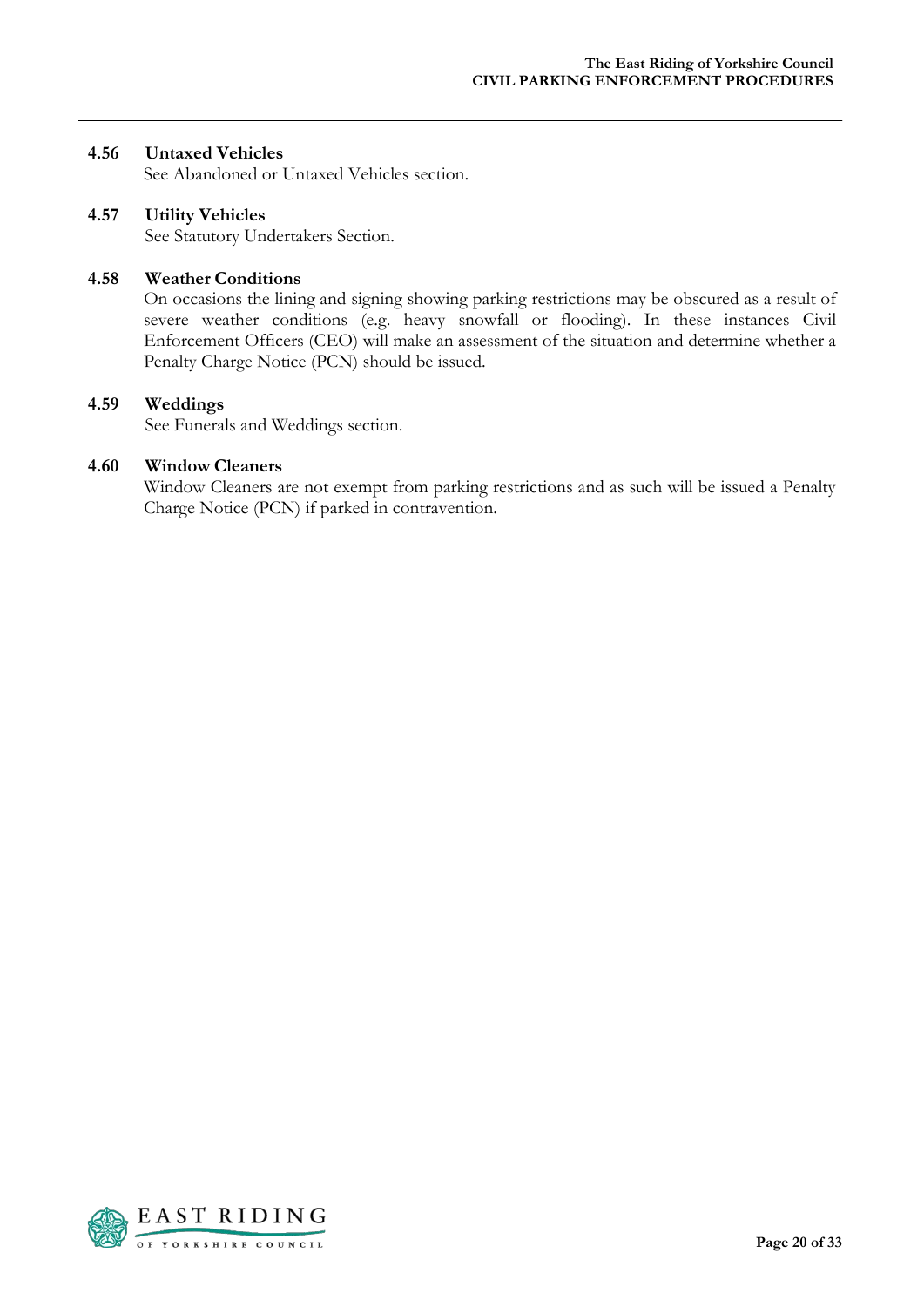## **5.0 Glossary of Civil Parking Enforcement Terms**

#### **5.1 Adjudication**

The process by which, at a personal, telephone or postal hearing, an Adjudicator from the Traffic Penalty Tribunal (the second and final statutory opportunity for a motorist to challenge a Penalty Charge Notice - PCN) decides the appeal either for the motorist (the appellant) - or the Council (the respondent). The decision of an Adjudicator is final and binding on both parties to an appeal.

#### **5.2 Adjudicator**

An independent lawyer, unconnected with any PCN-issuing council, who has practiced for at least five years. Their appointment is sanctioned by the Lord Chancellor.

#### **5.3 Appeal**

The act of referring a dispute concerning a Penalty Charge Notice (PCN) (and possibly the towing-away or clamping of a vehicle) to an independent Adjudicator at the Traffic Penalty Tribunal. A motorist may only appeal after the council that issued the PCN has rejected formal representations and appeals may only made on specified statutory grounds.

#### **5.4 Appellant**

The motorist or vehicle owner who receives a penalty and makes an appeal to the Traffic Penalty Tribunal.

#### **5.5 Authorisation Notice**

The notice issued by a Civil Enforcement Officer to indicate that a vehicle already issued with a Penalty Charge Notice (PCN) is to be towed away or clamped.

#### **5.6 Blue Badge**

The badge issued to people with disabilities, granting them special parking rights.

#### **5.7 Bus lane**

A separate lane on a carriageway, separated by a thick white line and signed as a bus lane with hours of operation, or at any time, during which it may not be entered by other vehicles with the possible exception of taxis and motorcycles.

#### **5.8 Cancellation**

The action taken to cancel a Penalty Charge Notice and/or Notice to Owner.

#### **5.9 Certificated Bailiff**

A bailiff authorised in accordance with Section 82 and Section 83 of the Traffic Management Act 2004 to recover parking debt. (This procedure is different in Scotland.)

#### **5.10 Challenge**

An informal appeal to a council by a motorist against the issue of a parking or bus-lane PCN. A challenge against a Notice to Owner (*see* below) is called Formal Representations (*see* below).

#### **5.11 Charge Certificate**

A notice issued to motorists who have received a Penalty Charge Notice and subsequent Notice to Owner (in respect of parking only) but have not paid within the statutory time limits.

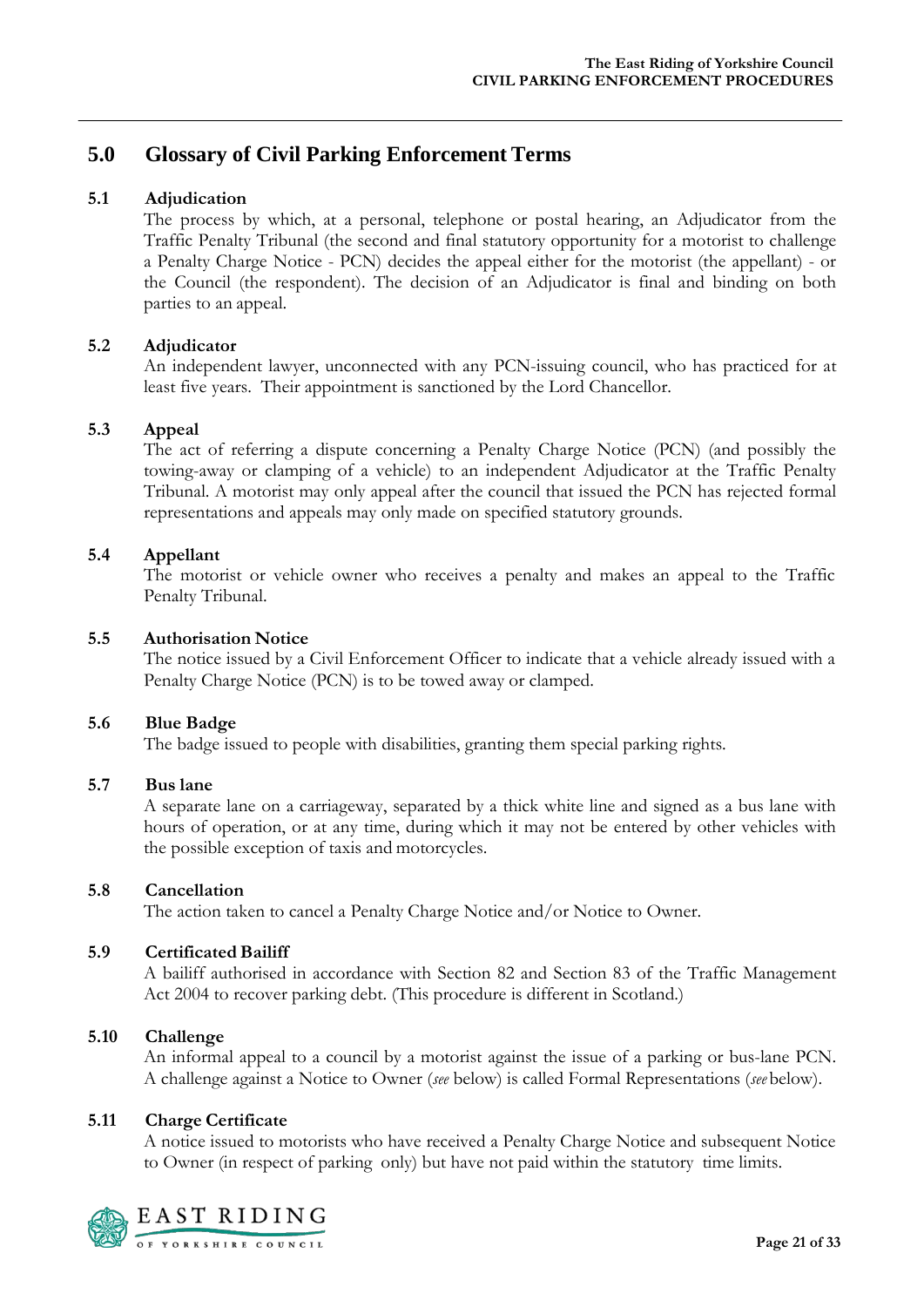A Charge Certificate increases the full penalty charge by 50% and requires payment by 14 days from its service if registration of the debt is to be avoided.

#### **5.12 Civil Enforcement**

Control of parking and moving-traffic (bus-lane) contraventions by a council that is empowered under the Road Traffic Act 1991 and the Traffic Management Act 2004.

#### **5.13 Civil Enforcement Authority**

A council that is empowered to operate civil enforcement of parking and moving-traffic (buslane) Regulations.

#### **5.14 Civil Enforcement Officer**

A uniformed officer employed by or on behalf of a council to issue PCNs for parking contraventions under a civil enforcement scheme.

#### **5.15 Clamping**

The immobilisation by a Civil Enforcement Officer (*see* above) of a vehicle deemed to be contravening a parking regulation.

#### **5.16 Compelling Reasons**

Reasons beyond the legal grounds for cancelling a penalty imposed by a council on a motorist for an alleged parking contravention.

#### **5.17 Contravention**

A failure by a motorist to comply with parking Regulations that have been decriminalised (i.e., those for permitted parking and those in Special Parking Areas) or a provision relating to the use of an area of road reserved for a bus lane. Details of the standard parking contraventions and observation times are shown in Annex A.

#### **5.18 Costs**

The independent Adjudicator has powers to award costs against either party to an appeal. The grounds for doing so are very few and such awards are extremely rare. Costs may be awarded if, in the opinion of the Adjudicator, either party has behaved in a "frivolous, vexatious or wholly unreasonable" fashion.

#### **5.19 Council**

A local authority in England (outside London) and Wales that may operate civil enforcement of parking and/or other traffic regulations.

#### **5.20 County Court**

The court where a debt is registered following non-payment of a Penalty Charge Notice fourteen days after the service of a Charge Certificate. Such debts are registered at the Traffic Enforcement Centre (TEC), currently attached to Northampton County Court.

#### **5.21 Crime Reference Number**

A reference number issued by the Police and attached to a crime reported by a member of the public, such as the theft of a vehicle.

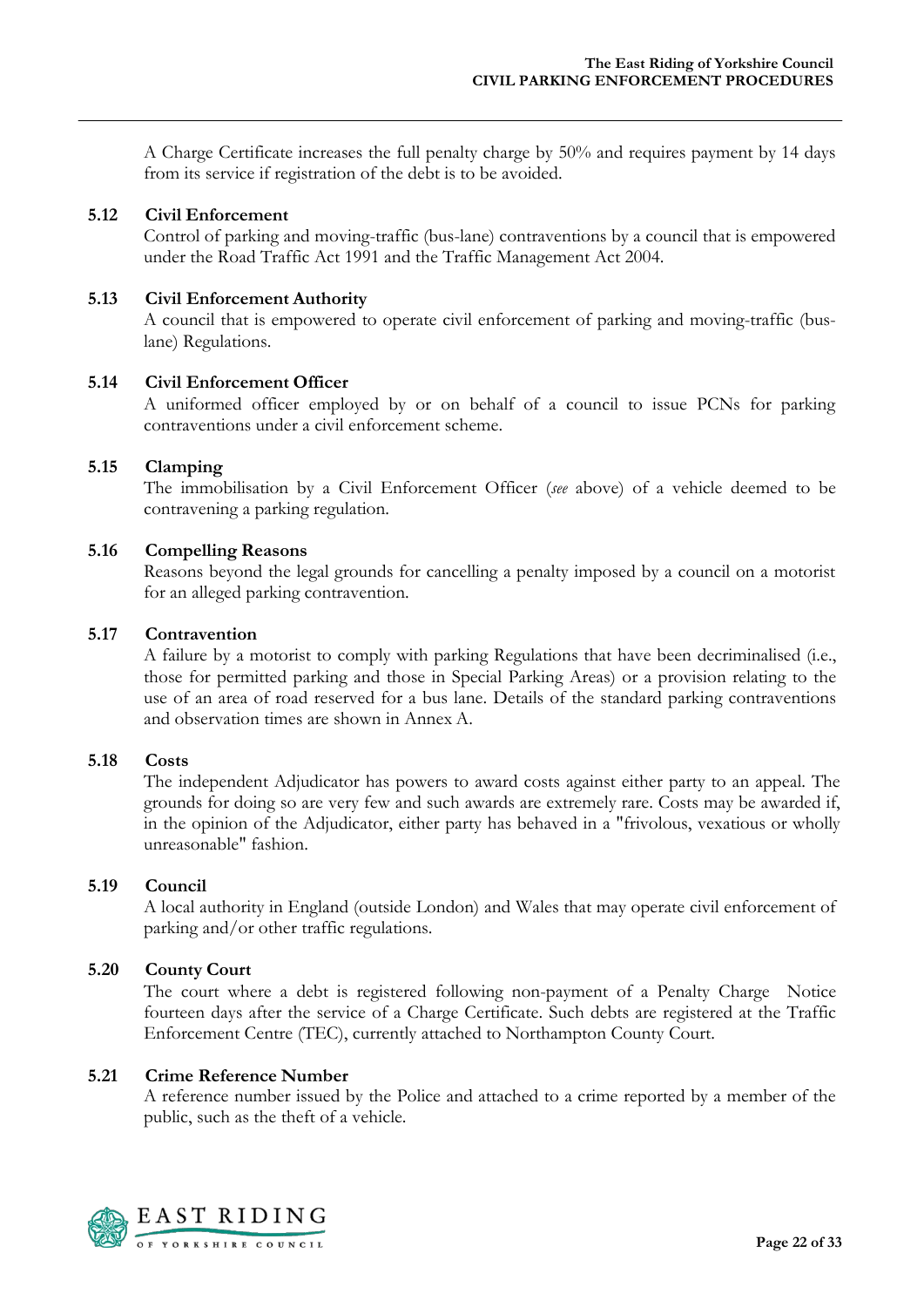#### **5.22 Debt Registration**

The process of recording a parking or bus-lane debt with the Traffic Enforcement Centre (TEC) at the County Court, no fewer than fourteen days after the service of a Charge Certificate and where the penalty charge due has not been paid. (This is different in Scotland.) The registration of debt is an automated process and there is no right of personal representation during this process.

#### **5.23 Decriminalisation**

Under the Road Traffic Act 1991, the Secretary of State for Transport made Special Parking Orders, permitting a council to enforce contraventions of parking Regulations within a designated Special Parking Area. Such contraventions are not criminal offences subject to a Fixed Penalty Notice, but are enforced through civil procedures. Thus they are said to have been "decriminalised".

Bus-lane contraventions have not been decriminalised. While they may be enforced by a council through the civil procedure, they may also be enforced by the police through criminal proceedings. If the police begin criminal proceedings, the council cannot enforce through the civil procedure.

#### **5.24 Discount Rate**

A reduction in the penalty charge due if a Penalty Charge Notice is paid within 14 days from the date of issue. The discount rate is 50% for both parking and bus-lane contraventions.

#### **5.25 Discretion**

The power of a council to cancel a parking or moving-traffic (bus-lane) penalty if it deems fit.

#### **5.26 Driver and Vehicle Licensing Agency (DVLA)**

The Driver and Vehicle Licensing Agency, based in Swansea.

#### **5.27 DVLA**

*See* above.

#### **5.28 Enforcement**

The means for ensuring that laws and regulations are complied with.

#### **5.29 Enforcement Process**

The process of ensuring that laws and regulations are complied with.

#### **5.30 Evidence**

Any relevant item or piece of information that may be used to prove a point of law.

#### **5.31 False Declaration**

It is a criminal offence to "knowingly and wilfully" make an untrue statement in connection with an appeal to the independent Adjudicator and at other stages in the enforcement process. Anyone committing such an offence risks conviction and a fine.

#### **5.32 Fixed Penalty Notice (FPN)**

Notices issued by police officers, police community support officers (PCSO) and police traffic wardens to motorists who commit parking and bus-lane offences governed by criminal law.

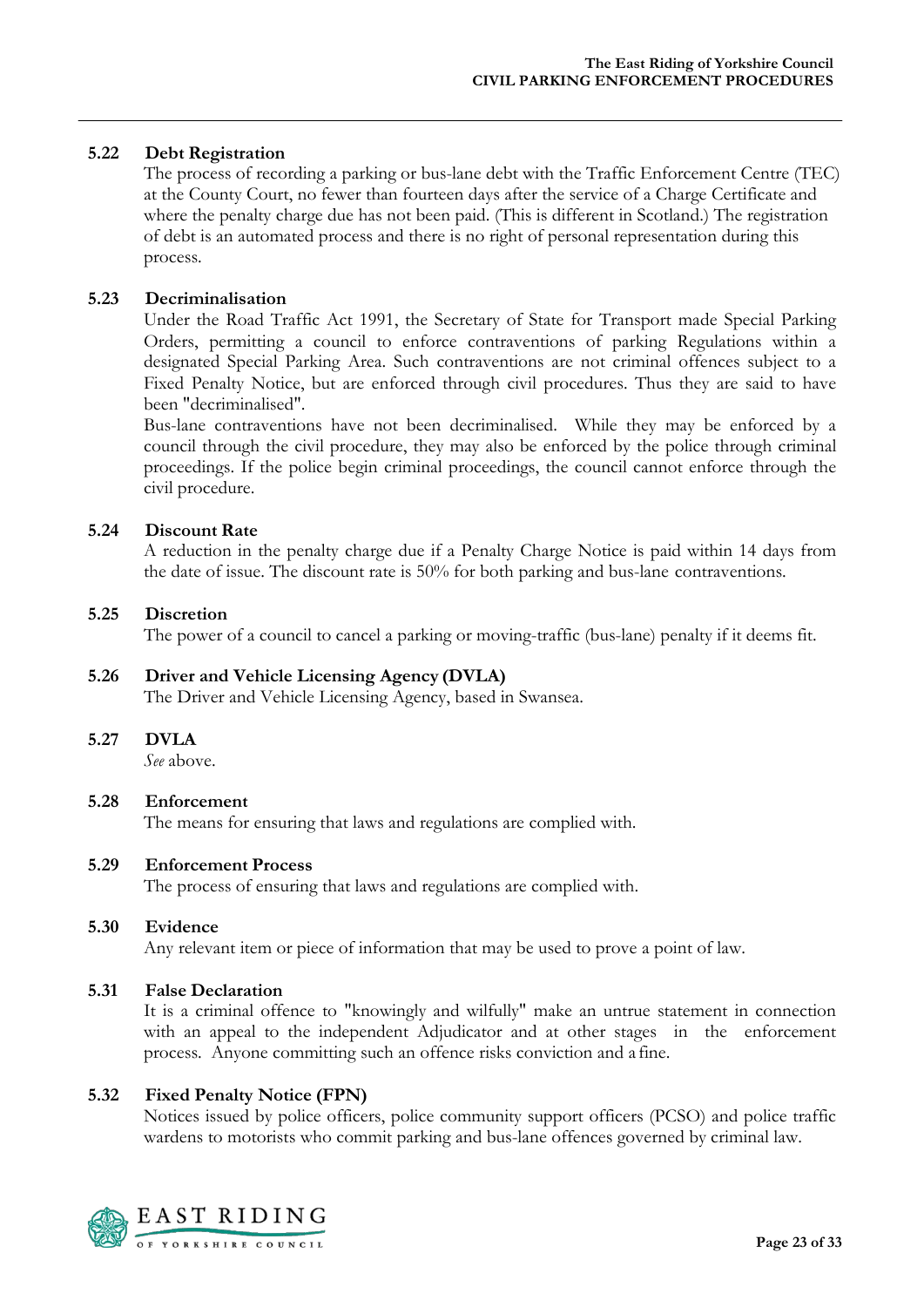#### **5.33 Formal Grounds**

The statutory grounds (reasons) for making an appeal to the Traffic Penalty Tribunal.

#### **5.34 Formal Representations**

The formal arguments made by a motorist who challenges a penalty charge after they have received a Notice to Owner (*see* below) following the issue of a PCN.

#### **5.35 Hire Vehicles**

Vehicles are normally hired under an agreement that conforms with The Road Traffic (Owner Liability) Regulations 2000. This transfers liability for any Penalty Charge Notice (and other contraventions or offences) from the hire company, as the owner of the vehicle, to the hirer of the vehicle.

#### **5.36 Initial Charge**

The basic charge set for parking in a designated parking bay, for specified users at specified times. Individual councils have responsibility for setting their own initial charges.

#### **5.37 Legal Grounds**

The statutory reasons that a motorist can use to challenge or appeal against a PCN or and NTO (*see* below).

#### **5.38 Logbook**

The Vehicle Registration Document (VRD), issued by the DVLA, containing a vehicle's formal details.

#### **5.39 National Parking Adjudication Service**

An independent tribunal, created in 1999 to discharge the requirements of the Road Traffic Act 1991 to provide an independent adjudication service in respect of Penalty Charge Notices issued in England (outside London) and Wales under the terms of the RTA9 1991 and extended in 2006 to provide the same service for bus-lane contraventions (outside London) issued under the terms of the Regulations made under the Transport Act 2000. Replaced in 2008 by the Traffic Penalty Tribunal (*see* below).

#### **5.40 National Parking Adjudication Service JointCommittee**

The Committee created in accordance with Section 73 of the Road Traffic Act 1991 to appoint Adjudicators and to provide them with administrative support.

#### **5.41 Notice of Appeal (NOA)**

Form sent to a motorist by a council with a Notice of Rejection of Representations on which the motorists can exercise their right to lodge a formal appeal to an independent Adjudicator at the Traffic Penalty Tribunal against the imposition of a penalty charge.

#### **5.42 Notice of Rejection of Representations (NOR)**

A letter issued by a council to a motorist following their formal representations against a Notice to Owner in respect of parking, or a Penalty Charge Notice in respect of bus-lane contraventions, indicating that the representations have been rejected.

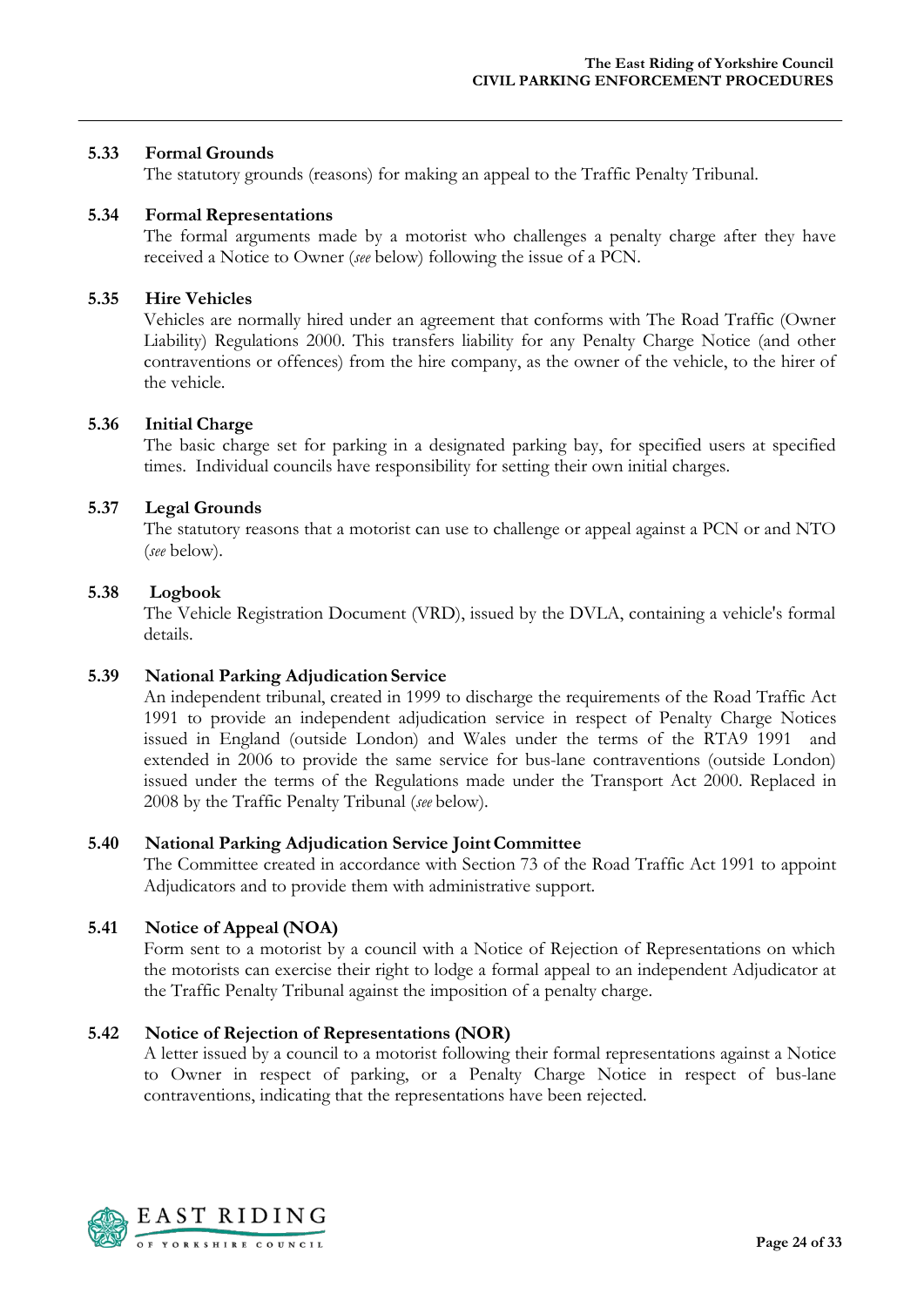#### **5.43 Notice to Owner (NTO)**

A statutory notice to be served by the council on the person believed by them to be the owner of a vehicle that has been issued with a Penalty Charge Notice, in respect of a parking contravention, that remains unpaid after 28 days. The Notice to Owner requires the owner either to:

i) make payment of the full penalty charge within 28 days,

or

ii) make formal representations against liability for the charge on one of the statutory grounds allowed, again within 28 days.

A Notice to Owner will not be issued in respect of bus-lane contraventions (outside London).

#### **5.44 Order for Recovery**

A statutory notice issued to the motorist that an unpaid penalty charge has been registered as a debt at the Traffic Enforcement Centre (TEC) at the County Court. (The procedure is different in Scotland.)

#### **5.45 Parking**

The act of leaving a vehicle stationary. In a council area, regulations (bylaws) regulate **restricted** parking with signs and lines (yellow lines) and **permitted** parking with signs and lines (white lines indicating parking bays) - *see* below.

#### **5.46 Parking Adjudicator**

An independent solicitor or barrister of at least five years' professional standing, appointed under Section 81 of the Traffic Management Act 2004 to consider appeals against Penalty Charge Notices issued under the terms of that Act.

#### **5.47 Parking Bay**

An individual bay within a parking place that is provided for leaving a vehicle on payment, or display of a permit or voucher as required.

#### **5.48 Parking Place**

Any area of highway designated within a TRO/TMO (bylaw) as a place where vehicles are permitted to park. A parking place may contain one or more parking spaces.

#### **5.49 Parking Space**

A space for one vehicle.

#### **5.50 Parking and Traffic Appeals Service (PATAS)**

The name given to the adjudication service in London.

#### **5.51 Payment Centre**

Places where motorists may pay any additional parking charges incurred following the issuing of a Penalty Charge Notice.

#### **5.52 Penalty**

The financial penalty imposed by a council on a motorist for having contravened a parking or moving-traffic (bus-lane) regulation.

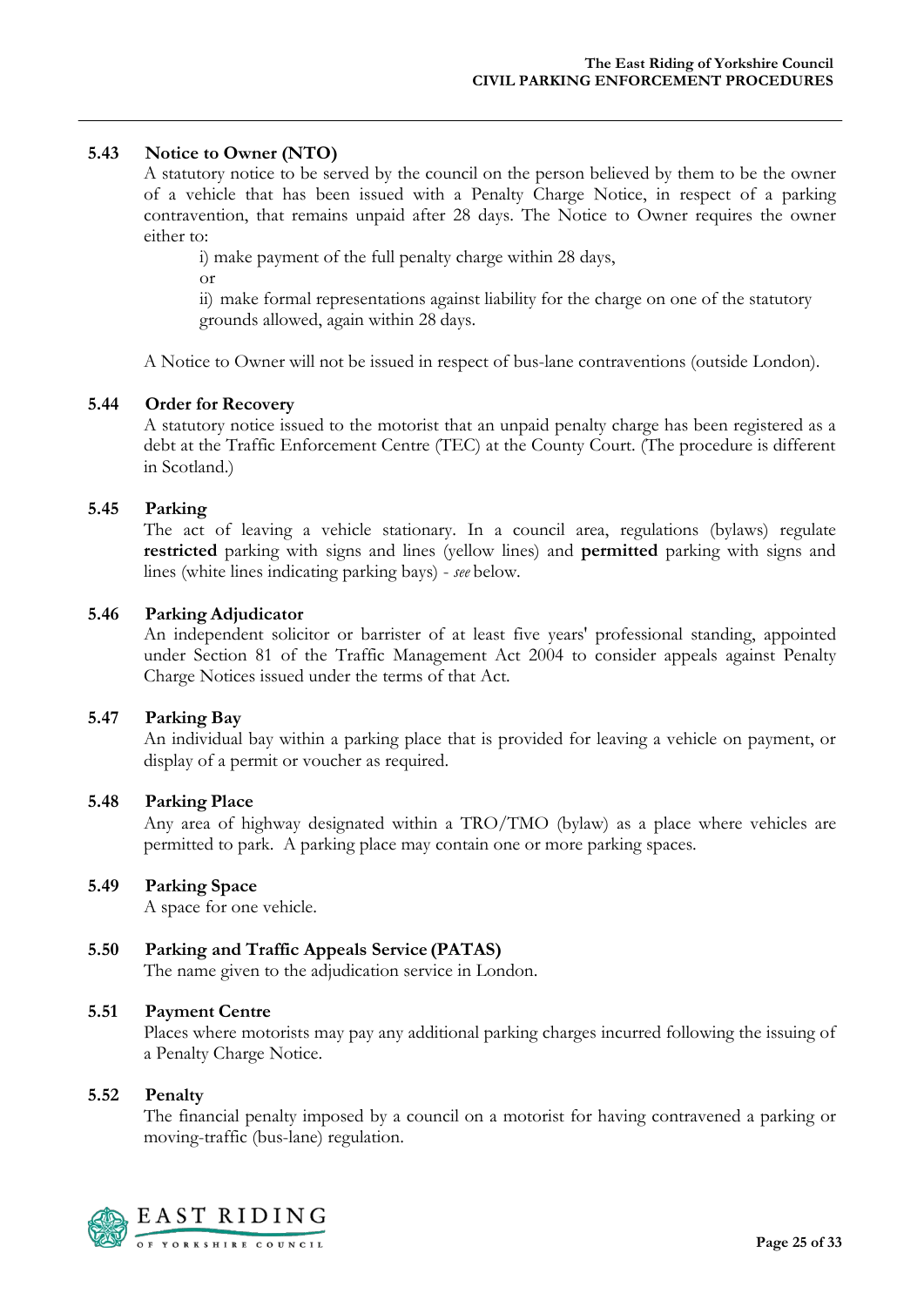#### **5.53 Penalty Charge**

Amount of money, set by law, attaching to a penalty (see above) issued by a council.

#### **5.54 Penalty Charge Notice (PCN)**

A notice issued by a council to a motorist appearing to be in charge of a vehicle that the council believes was contravening the council's Traffic Regulation Order (TRO - bylaw regulation). A Penalty Charge Notice must contain certain information, including a description of the contravention alleged to have occurred.

#### **5.55 Persistent Offenders / Evaders**

The term used in respect of motorists who persistently receive Penalty Charge Notices but do make payment.

#### **5.56 Photographs**

These can be used as supporting evidence in an immediate challenge to a PCN, as formal representations to a council following receipt of a Notice to Owner or as an appeal to the independent Adjudicator following receipt of a Notice of Rejection of Representations. They should be taken so as to situate the position of your vehicle at the time of the alleged contravention and to show its registration number plate.

#### **5.57 Pocket Book**

A notebook used by Civil Enforcement Officers (or Parking Attendants) to record information while on duty, in particular additional evidence to support Penalty Charge Notices issued during the course of their enforcement activities.

#### **5.58 Priority Routes (Red Routes)**

A network of major roads within London, specified by the Secretary of State as key roads where traffic flow is to be maintained. The Metropolitan Police retain responsibility for the enforcement of waiting and loading restrictions on red routes, although permitted parking is enforced by the council through whose area the red route runs.

#### **5.59 Procedural Impropriety**

Failure by a council to follow the proper procedure laid down in law for issuing a PCN or an NTO (*see* below)

#### **5.60 Recommendation**

An opinion delivered to a council by an independent Adjudicator, suggesting that a PCN or and NTO be cancelled, even though none of the statutory grounds for an appeal apply.

#### **5.61 Registered Keeper**

The person or organisation recorded at the Driver and Vehicle Licensing Agency (DVLA) as being the keeper of a vehicle. Under the concept of "owner liability", councils may assume that the registered keeper is also the owner of the vehicle for the purposes of enforcement, unless there is clear evidence to the contrary or this presumption is rebutted by the registered keeper.

#### **5.62 Relevant Date**

The effective date on which a PCN or an NTO is deemed to have been issued (usually the day on which it is issued to a motorist/vehicle by a CEO or the day on which it is posted).

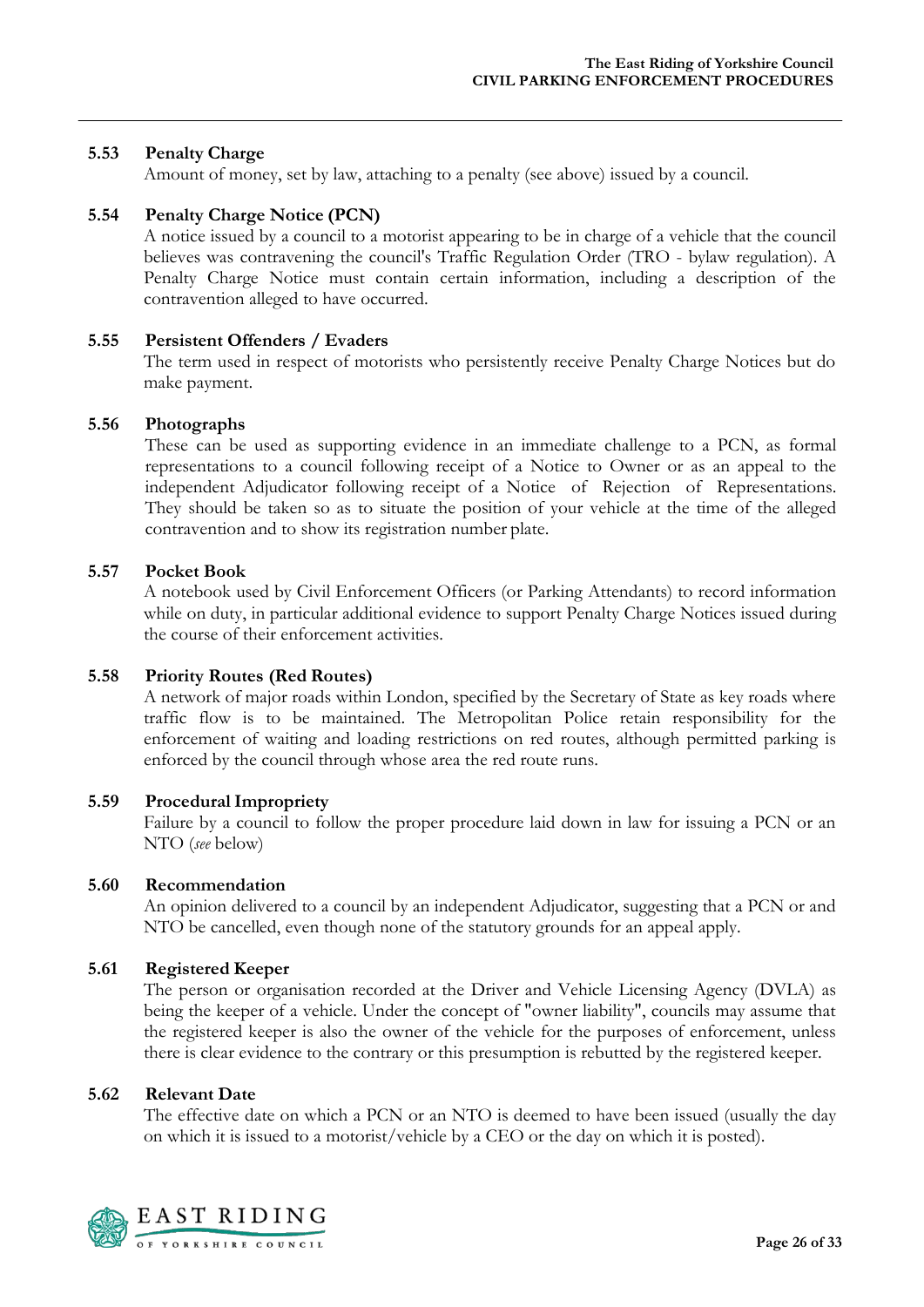#### **5.63 Regulation**

A Statutory Instrument, arising from an Act of Parliament, by which the provisions of the statutory law are put into practice. On the basis of these, councils make their own Traffic Regulation Orders (TROs - bylaws, *see* below), which are called regulations, with a small "r".

#### **5.64 Respondent**

The other party to an appeal, a council in England (outside London) and Wales that operates civil enforcement of parking and other traffic contraventions.

#### **5.65 Review**

Either party to an appeal can apply for a review of an Adjudicator's decision. However, the grounds on which such an application may be made are extremely few.

#### **5.66 Road Traffic Act 1991 (RTA 1991)**

The Act of Parliament that decriminalised certain parking offences, making them civil contraventions, enforceable by local authorities where a SPA or PPA Order is in force.

#### **5.67 Road Traffic Regulation Act 1984 (RTRA 1984)**

The Act of Parliament which provided many of the powers for councils to control parking in their area, which have now been incorporated in the decriminalised regime brought in by the Road Traffic Act 1991.

#### **5.68 Special Parking Area (SPA)**

An area approved by the Secretary of State for Transport within which the enforcement of most parking controls has been decriminalised and where enforcement may therefore be undertaken by the council.

#### **5.69 Statement of Liability**

Part of the agreement signed by the hirer of a vehicle accepting that the hirer accepts liability, as if he were the owner, in respect of Penalty Charge Notices issued to the vehicle during the hire period. A hire agreement must contain the particulars required by the Road Traffic (Owner Liability) Regulations 2000 to enable the hire company to transfer liability in this fashion.

#### **5.70 Statutory Declaration**

A legal statement from a motorist in response to an Order for Recovery to the effect that an earlier stage in the enforcement process had not been complied with. A valid statutory declaration cancels the Charge Certificate and the associated 50% increase in the penalty charge and causes enforcement to revert to the NTO or appeal stage. It is a criminal offence to knowingly and wilfully make a false Statutory Declaration.

#### **5.71 Ticket** (PCN or pay-and-display voucher)

The name commonly given to a Penalty Charge Notice (*see* above) issued by a a Civil Enforcement Officer (*see* above) for a contravention or to a Fixed Penalty Charge (*see* above) issued by a police officer, a police community support officer (PCSO) or police traffic warden for a criminal offence. (**Note:** Ticket is also the name used by councils for the coupons/vouchers issued in car parks or on-street parking bays for display in a parked vehicle.)

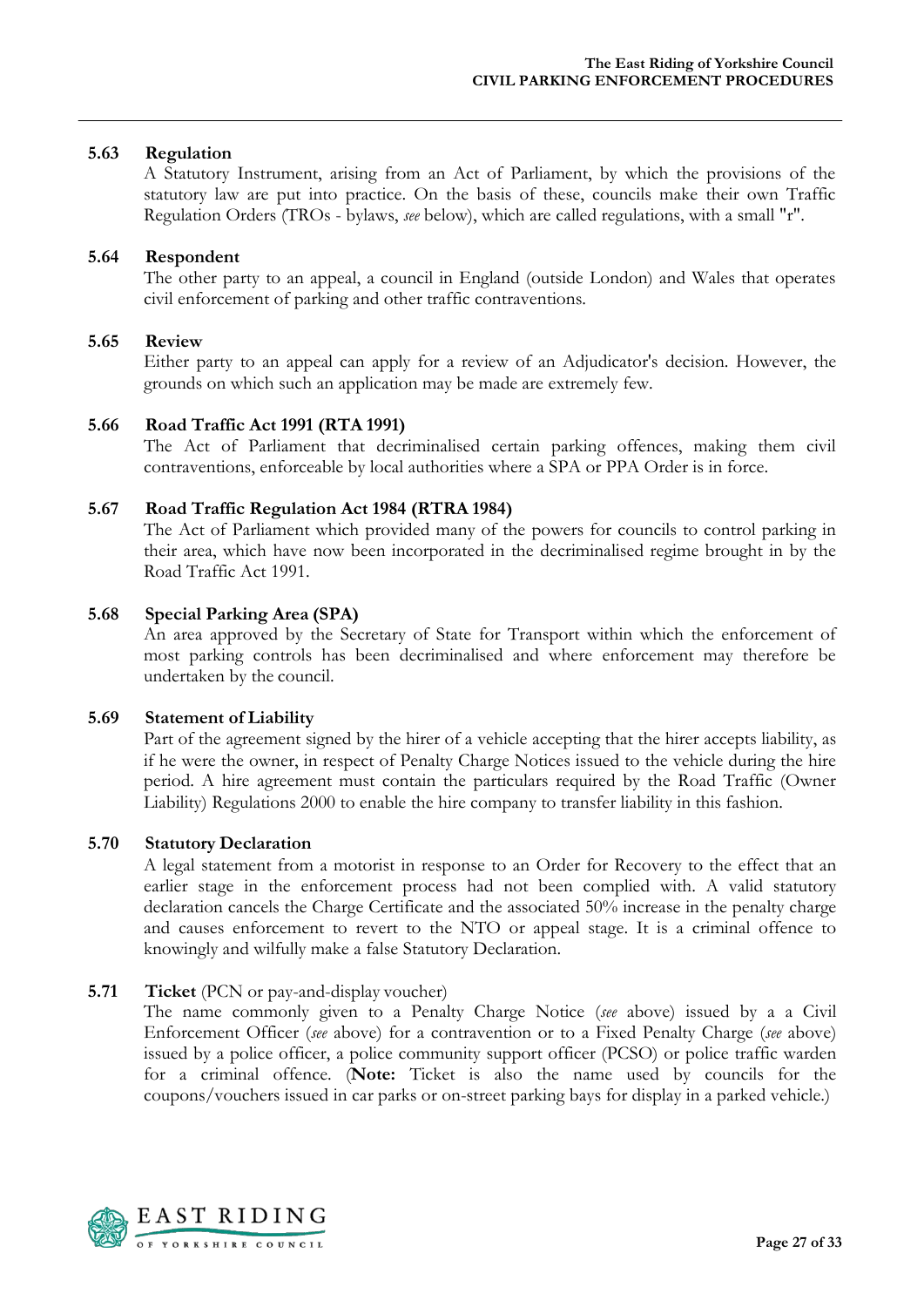#### **5.72 Towing Away (Removal)**

The act of removing a vehicle from where it is parked in contravention of a regulation to a Vehicle Pound (*see* below) from which it can be released only on payment of the PCN and the removal and storage charge/fee.

#### **5.73 Traffic Enforcement Centre (TEC)**

Situated currently at the County Court in Northampton, this is the centre where unpaid penalty charges are registered as debts at the County Court. This is an automated process, not requiring, or allowing an appearance by any party. (The procedure is different in Scotland ).

#### **5.74 Traffic Management Act 2004 (TMA 2004)**

Act of Parliament which repealed the RTA 1991 and replaced it with new laws and Regulations giving civil-enforcement authority councils some additional powers to control parking. The associated Regulations came into force on 31 March 2008.

#### **5.75 Traffic Penalty Tribunal**

The new name for the NPAS (*see* above), introduce to coincide with the coming into force of the TMA 2004 Regulations (*see* above).

#### **5.76 Traffic Regulation Order (TRO)**

An official order made by a council under the Road Traffic Regulation Act 1984 and Section 74 and Schedules 8 and 9 of the Traffic Management Act 2004, which details the nature and extent of parking controls within the council's area. It is a contravention of these controls as detailed in a TRO that may give rise to the issuing of a Penalty Charge Notice. The same Orders are frequently known as Traffic Management Orders (TMOs) withinLondon.

#### **5.77 Transport Act 2000**

The act of parliament that enables councils to enforce bus-lane contraventions as civil contraventions where an SPA or PPA order is in force.

#### **5.78 Tribunal**

An independent body created to provide a simple, accessible system of justice, allowing an appeal by the individual against administrative decisions made by the state. The Traffic Penalty Tribunal is one such tribunal.

#### **5.79 Variable Penalty**

Two-tier penalty charge system introduced by the TMA 2004 (see above), recognising that some contraventions are more serious than others.

#### **5.80 Vehicle Pound**

A secure place to which a removed vehicle is taken for storage until it is retrieved by the owner on payment of the additional parking charges.

#### **5.81 Vehicle Registration Document (VRD)**

The logbook, issued by the DVLA, containing a vehicles formal details.

#### **5.82 Vehicle Registration Mark (VRM)**

A vehicles number plate.

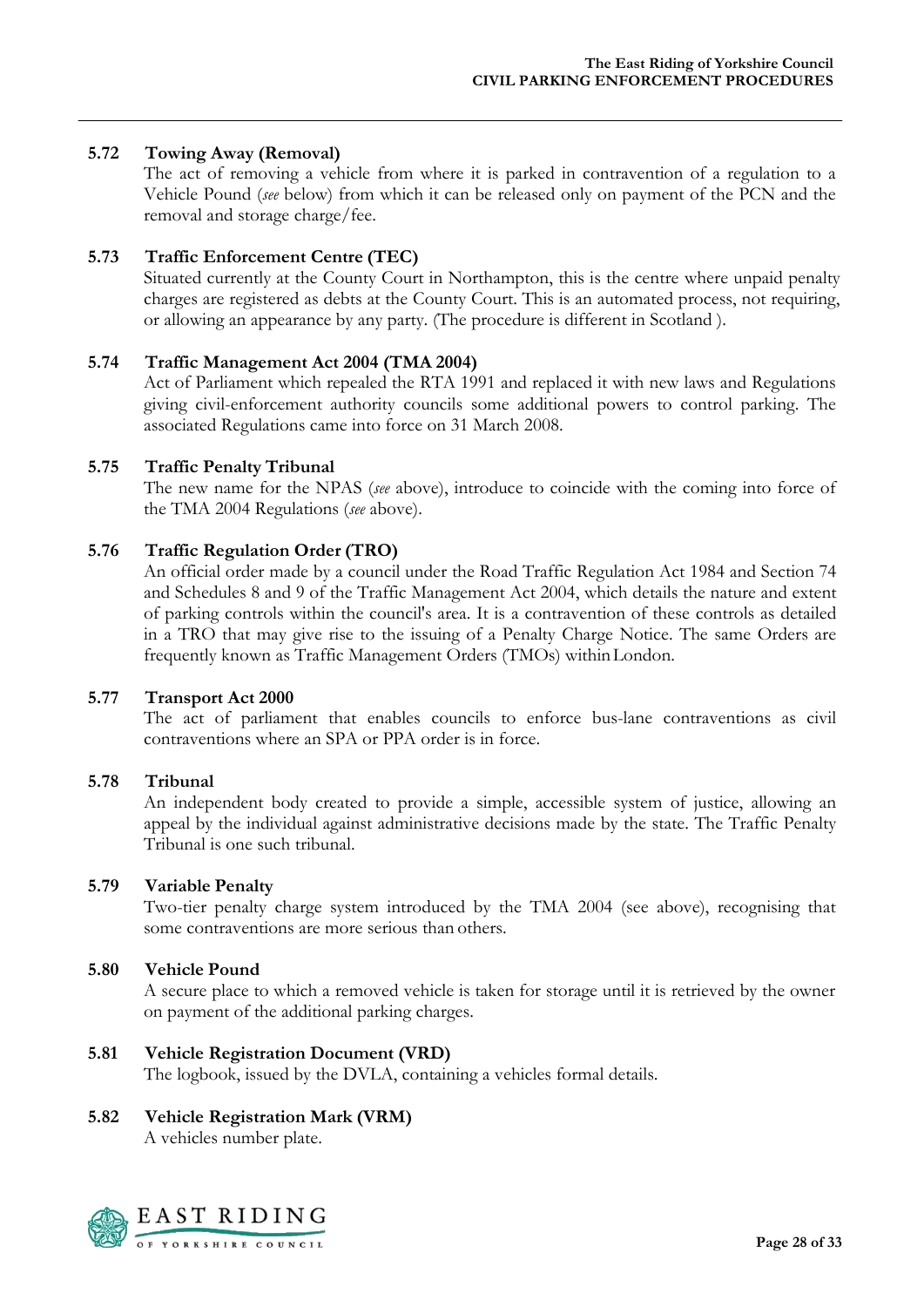#### **5.83 Vehicle Excise Disc (VED)**

A vehicle's tax disc and for enforcement purposes - primarily the disk's unique serial number.

#### **5.84 Warrant of Execution**

Authority issued by the county court to enforce an unpaid debt, following registration at the TEC. Warrants must be in the possession of a certificated bailiff when attempts are made to recover the debt. (The procedure is different in Scotland).

#### **5.85 Witness Statement**

Signed written document completed by a third party to attest to the facts surrounding the parking of a vehicle, which can be used by a motorist in support of their challenge of or appeal against a PCN/NTO. A Witness Statement is also a legal statement from a motorist in response to a county court Order for Recovery to the effect that an earlier stage in the enforcement process had not been complied with. A valid Statutory Declaration cancels any charge certificate and the associated 50% increase in the penalty charge and causes enforcement to revert to the Notice to Owner or appeal stage. It is a criminal offence to make a false Witness Statement.

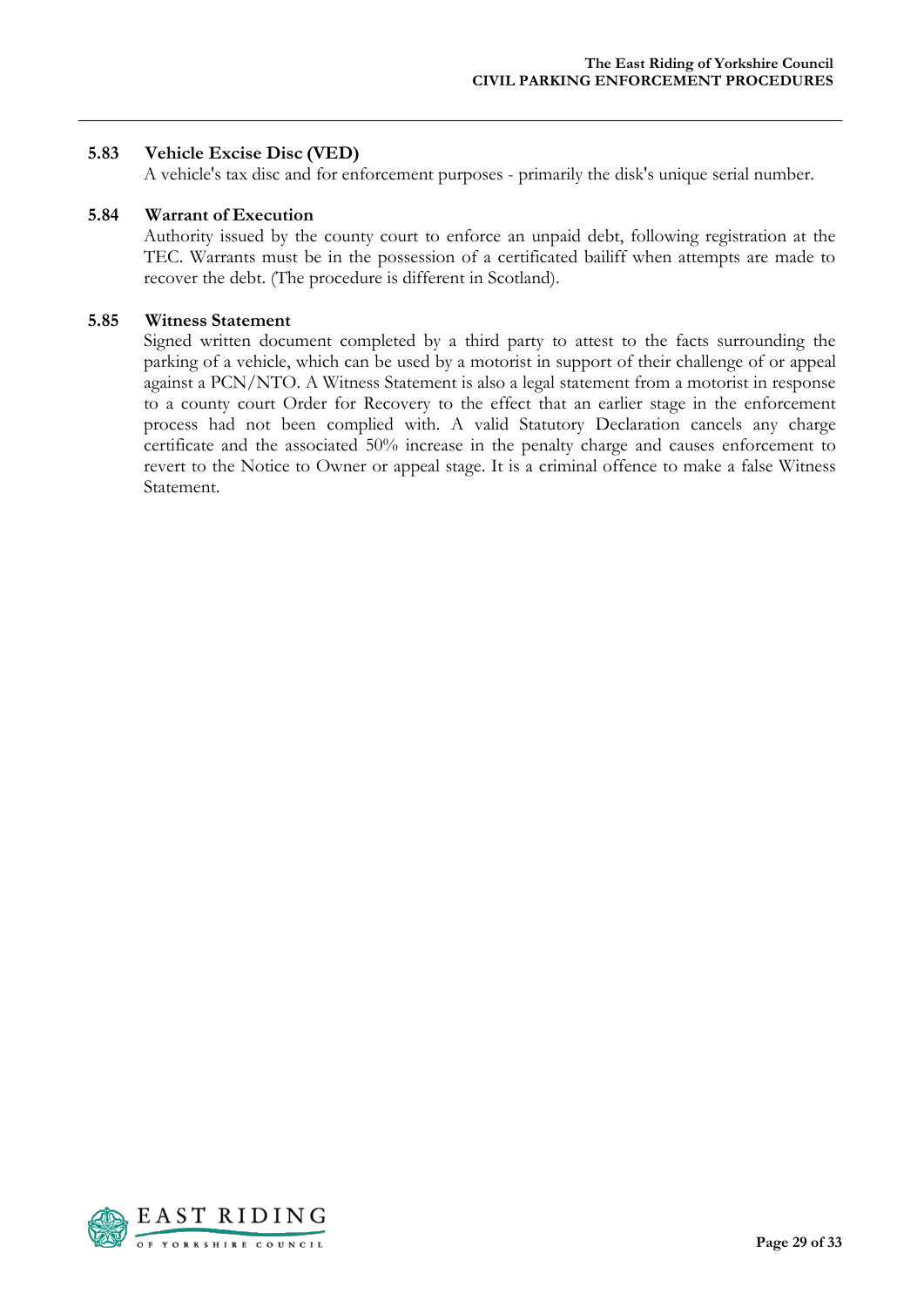## **ANNEX A**

## **CONTRAVENTION CODES/OBSERVATION TIMES**

| Code | Observation<br>Time<br>(Minutes) | Description                                                                                                                                                            | <b>Differential</b><br>level |
|------|----------------------------------|------------------------------------------------------------------------------------------------------------------------------------------------------------------------|------------------------------|
| 01   | 5                                | Parked in a restricted street during prescribed hours                                                                                                                  | Higher                       |
| 02   | $\boldsymbol{0}$                 | Parked or loading/unloading in a restricted street where waiting and<br>loading/unloading restrictions are in force                                                    | Higher                       |
| 04   | 5                                | Parked in a meter bay when penalty time is indicated                                                                                                                   | Lower                        |
| 05   | 5                                | Parked after the expiry of paid for time                                                                                                                               | Lower                        |
| 06   | 5                                | Parked without clearly displaying a valid pay & display ticket or<br>voucher                                                                                           | Lower                        |
| 07   | 5                                | Parked with payment made to extend the stay beyond initial time                                                                                                        | Lower                        |
| 08   | $\mathbf{0}$                     | Parked at an out-of-order meter during controlled hours                                                                                                                | Lower                        |
| 09   | 5                                | Parked displaying multiple pay & display tickets where prohibited                                                                                                      | Lower                        |
| 10   | 5                                | Parked without clearly displaying two**** valid pay and display<br>tickets when required                                                                               | Lower                        |
| 11   | 5                                | Parked without payment of the parking charge                                                                                                                           | Lower                        |
| 12   | 5                                | Parked in a residents' or shared use parking place or zone without<br>clearly displaying either a permit or voucher or pay and display<br>ticket issued for that place | Higher                       |
| 14   | $\boldsymbol{0}$                 | Parked in an electric vehicles' charging place during restricted<br>hours without charging                                                                             | Higher                       |
| 16   | 5                                | Parked in a permit space without displaying a valid permit                                                                                                             | Higher                       |
| 18   | 5                                | Using a vehicle in a parking place in connection with the sale or<br>offering or exposing for sale of goods when prohibited                                            | Higher                       |
| 19   | 5                                | Parked in a residents' or shared use parking place or zone<br>displaying an invalid permit, an invalid voucher or an invalid pay &<br>display ticket                   | Lower                        |
| 20   | 5                                | Parked in a loading gap marked by a yellow line                                                                                                                        | Higher                       |
| 21   | $\mathbf{0}$                     | Parked in a suspended bay or space or part of bay or space                                                                                                             | Higher                       |
| 22   | 5                                | Re-parked in the same parking place or zone within one hour* of<br>leaving                                                                                             | Lower                        |
| 23   | b                                | Parked in a parking place or area not designated for that class of<br>vehicle                                                                                          | Higher                       |
| 24   | $\boldsymbol{0}$                 | Not parked correctly within the markings of the bay or space                                                                                                           | Lower                        |
| 25   | 5                                | Parked in a loading place during restricted hours without loading                                                                                                      | Higher                       |
| 26   | $\boldsymbol{0}$                 | Parked in a special enforcement area more than 50 cm <sup>+</sup> from the<br>edge of the carriageway and not within a designated parking place                        | Higher                       |
| 27   | $\overline{5}$                   | Parked in a special enforcement area adjacent to a dropped<br>footway                                                                                                  | Higher                       |
|      |                                  |                                                                                                                                                                        |                              |

# **On-Street**

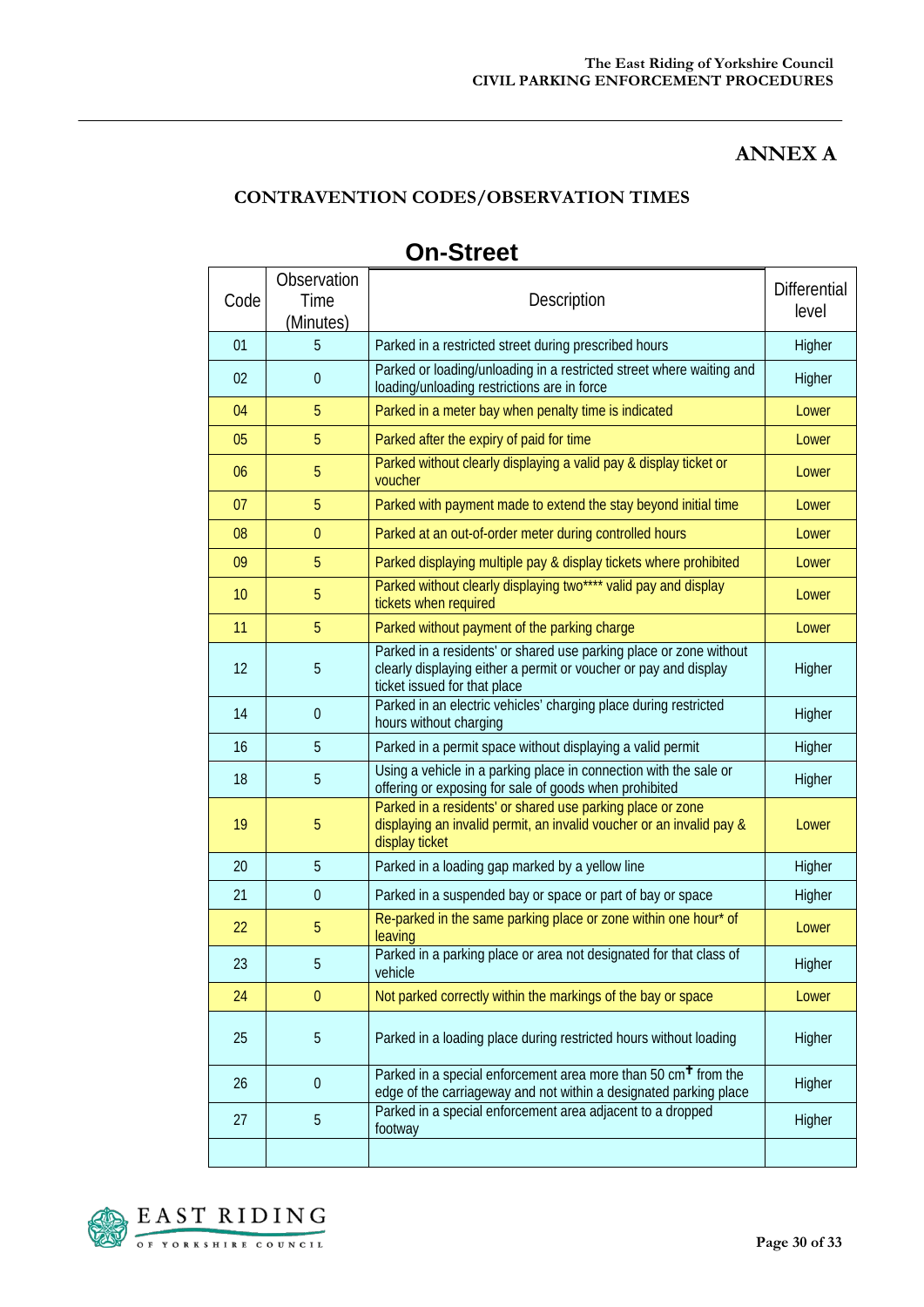#### **The East Riding of Yorkshire Council CIVIL PARKING ENFORCEMENT PROCEDURES**

| Code | Observation       | Description                                                                                                                           | <b>Differential</b> |
|------|-------------------|---------------------------------------------------------------------------------------------------------------------------------------|---------------------|
|      | Time<br>(Minutes) | (On Street continued)                                                                                                                 | level               |
| 30   | 5                 | Parked for longer than permitted                                                                                                      | Lower               |
| 35   | 5                 | Parked in a disc parking place without clearly displaying a valid disc                                                                | Lower               |
| 36   | 5                 | Parked in a disc parking place for longer than permitted                                                                              | Lower               |
| 40   | $\theta$          | Parked in a designated disabled person's parking place without<br>displaying a valid disabled person's badge in the prescribed manner | Higher              |
| 41   | $\overline{0}$    | Parked in a parking place designated for diplomatic vehicles                                                                          | Higher              |
| 42   | $\overline{0}$    | Parked in a parking place designated for police vehicles                                                                              | Higher              |
| 45   | $\theta$          | Parked on a taxi rank                                                                                                                 | Higher              |
| 46   | $\theta$          | Stopped where prohibited (on a red route or clearway)                                                                                 | Higher              |
| 47   | $\Omega$          | Stopped on a restricted bus stop or stand                                                                                             | Higher              |
| 48   | $\overline{0}$    | Stopped in a restricted area outside a school when prohibited                                                                         | Higher              |
| 49   | 5                 | Parked wholly or partly on a cycle track or lane                                                                                      | Higher              |
| 55   | 5                 | A commercial vehicle parked in a restricted street in contravention<br>of the Overnight Waiting Ban                                   | Higher              |
| 56   | $\overline{0}$    | Parked in contravention of a commercial vehicle waiting restriction                                                                   | Higher              |
| 57   | $\Omega$          | Parked in contravention of a coach ban                                                                                                | Higher              |
| 61   | $\theta$          | A heavy commercial vehicle wholly or partly parked on a footway,<br>verge or land between two carriageways                            | Higher              |
| 62   | 5                 | Parked with one or more wheels on or over a footpath or any part of<br>a road other than a carriageway                                | Higher              |
| 63   | 5                 | Parked with engine running where prohibited                                                                                           | Lower               |
| 99   | $\overline{0}$    | Stopped on a pedestrian crossing or crossing area marked by<br>zigzags                                                                | Higher              |